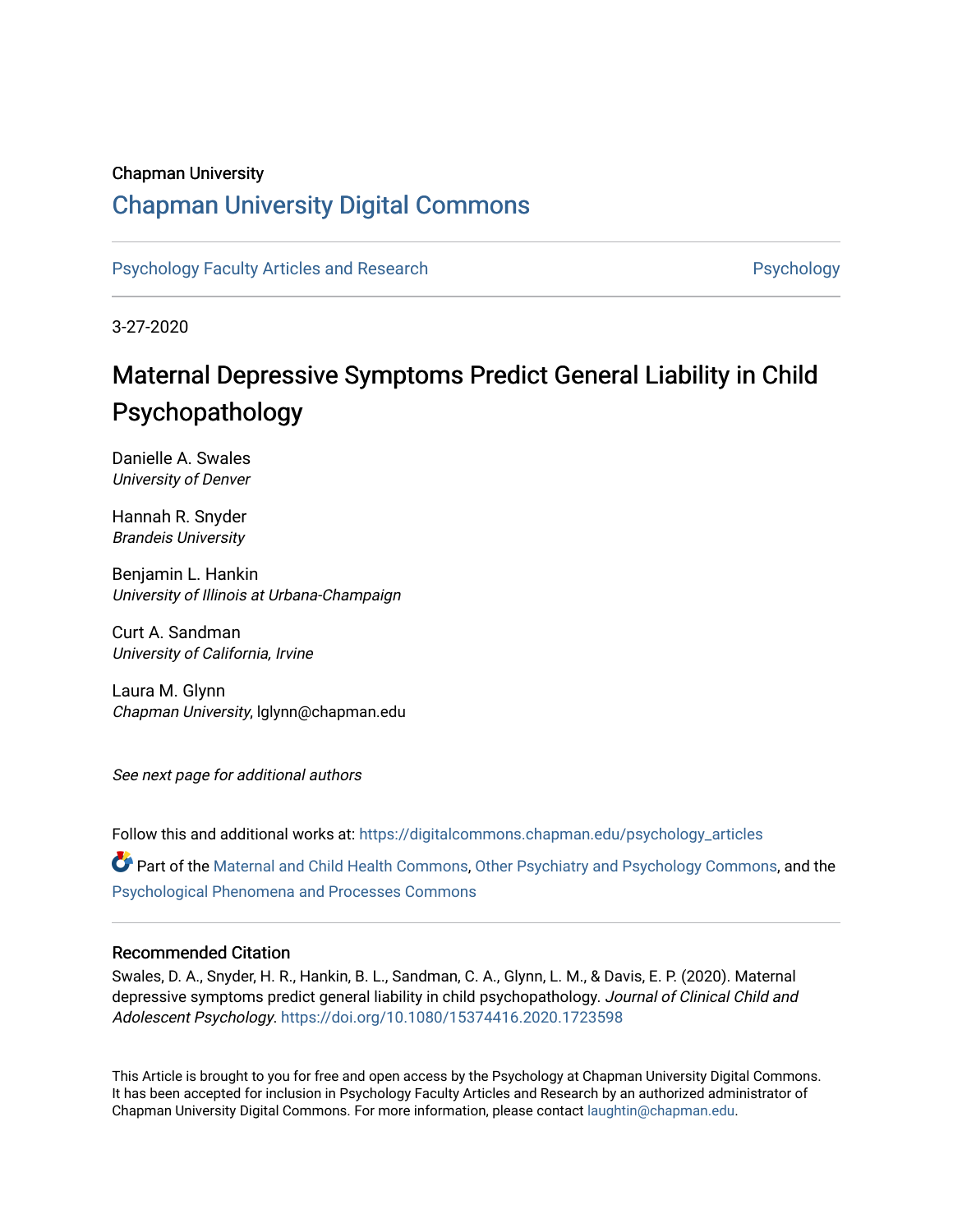## Maternal Depressive Symptoms Predict General Liability in Child Psychopathology

## **Comments**

This is an Accepted Manuscript of an article published in Journal of Clinical Child and Adolescent Psychology in 2020, available online at [https://doi.org/10.1080/15374416.2020.1723598.](https://doi.org/10.1080/15374416.2020.1723598) It may differ slightly from the final version of record.

# Copyright

Taylor & Francis

## Authors

Danielle A. Swales, Hannah R. Snyder, Benjamin L. Hankin, Curt A. Sandman, Laura M. Glynn, and Elyssia Poggi Davis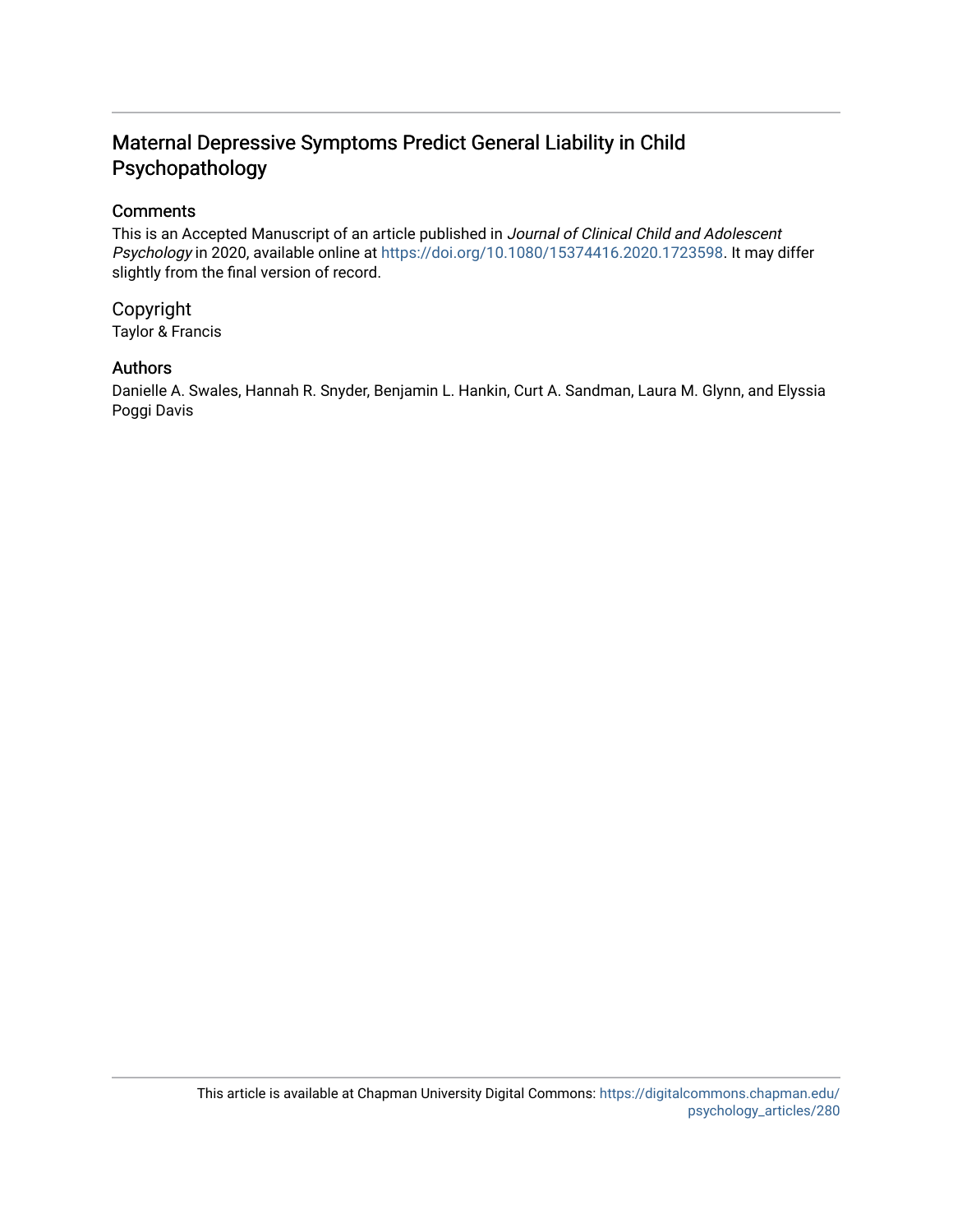

# **HHS Public Access**

Author manuscript J Clin Child Adolesc Psychol. Author manuscript; available in PMC 2021 September 27.

Published in final edited form as:

J Clin Child Adolesc Psychol. ; : 1–12. doi:10.1080/15374416.2020.1723598.

# **Maternal depressive symptoms predict general liability in child psychopathology**

**Danielle A. Swales, MA**1, **Hannah. R. Snyder, PhD**2, **Benjamin L. Hankin, PhD**3, **Curt A. Sandman, PhD**4, **Laura M. Glynn, PhD**5, **Elysia P. Davis, PhD**<sup>1</sup>

<sup>1</sup>Department of Psychology, University of Denver, Denver, CO.

<sup>2</sup>Department of Psychology, Brandeis University, Waltham, MA.

<sup>3</sup>Department of Psychology, University of Illinois at Urbana-Champaign, Champaign, IL.

<sup>4</sup>Department of Psychiatry, University of California, Irvine, Irvine, CA.

<sup>5</sup>Department of Psychology, Chapman University, Orange, CA.

## **Abstract**

**Objective:** The current study examines how maternal depressive symptoms relate to child psychopathology when structured via the latent bifactor model of psychopathology, a new organizational structure of psychopathological symptoms consisting of a general common psychopathology factor (p-factor) and internalizing- and externalizing-specific risk.

**Method:** Maternal report of depressive symptoms (Beck Depression Inventory - II) and child psychopathological symptoms (Child Behavior Checklist and Children's Behavior Questionnaire) were provided by 554 mother-child pairs. Children in the sample were 7.7 years old on average  $(SD = 1.35$ , range  $= 5-11$  years), and were 49.8% female, 46% Latinx, and 67% White, 6% Black, 5% Asian/Pacific Islander, and 21% multiracial.

**Results:** Maternal depressive symptoms were positively associated with the child p-factor but not with the internalizing- or externalizing-specific factors. We did not find evidence of sex/gender or race/ethnicity moderation when using latent factors of psychopathology. Consistent with past research, maternal depressive symptoms were positively associated with internalizing and externalizing composite scores on the Child Behavior Checklist.

**Conclusions:** Findings suggest that maternal depressive symptoms are associated with transdiagnostic risk for broad child psychopathology (p-factor). Whereas the traditional Achenbach-style approach of psychopathological assessment suggests that maternal depressive symptoms are associated with both child internalizing and externalizing problems, the latent bifactor model suggests that these associations may be accounted for by risk pathways related to the p-factor rather than internalizing or externalizing specific risk. We discuss clinical and research implications of using a latent bifactor structure of psychopathology to understand how maternal depression may impact children's mental health.

Corresponding author; Danielle A. Swales, Department of Psychology, University of Denver, Frontier Hall 2155 S. Race St., Denver CO 80206, USA; Phone: (303) 871-3797; danielle.swales@du.edu. The authors report no conflict of interest.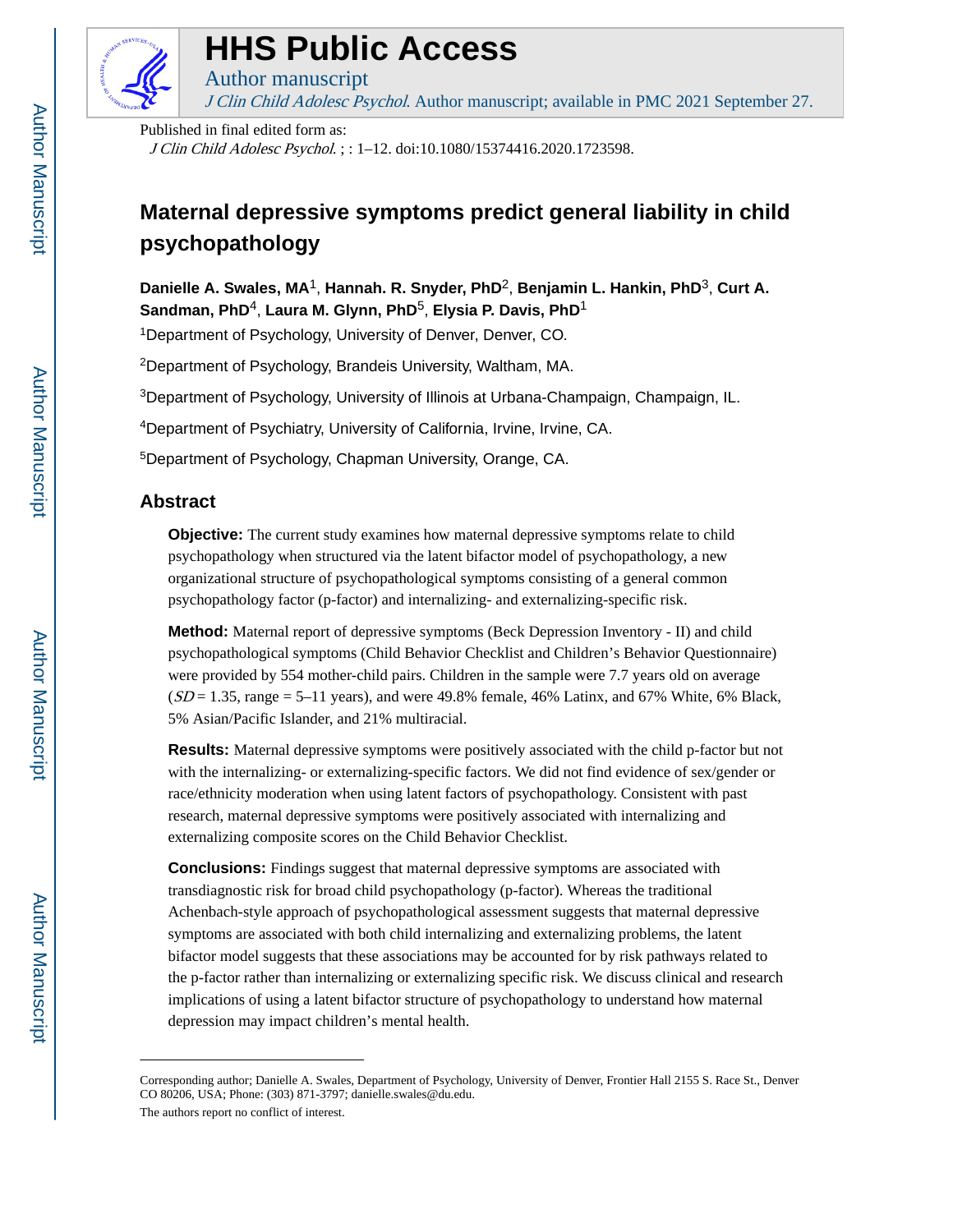#### **Keywords**

P-factor; Bifactor latent models; Maternal depression; Child psychopathology; Risk

#### **Background**

Maternal depression is one of the strongest risk factors for poor mental health outcomes in offspring, including the development of major depressive disorder and other mood related disorders throughout the lifespan (Downey & Coyne, 1990; Goodman et al., 2011). However, the impact of maternal depression is not specific to depressive disorders among offspring, or even to the internalizing domain of psychopathology. Rather, maternal depression relates to a wide range of offspring psychopathologies and problem behaviors, such as increased anxiety, conduct problems, negative affect, and school problems, as well as lower self-esteem, social competency, and positive affect (Goodman & Gotlib, 1999; Goodman et al., 2011). Meta-analytic data suggest that children of mothers with depression are at a higher risk of having both internalizing ( $k = 121$ ,  $r = 0.23$ ) and externalizing ( $k = 12$ )  $111, r = 0.21$  problems than children whose mothers are not depressed, with similar effect sizes across these psychopathology dimensions (Goodman et al., 2011). Maternal depression thus is not associated with the development of a single psychiatric diagnosis, but rather has been characterized as a non-specific risk factor for psychopathology broadly.

Not only are both internalizing and externalizing psychiatric outcomes observed in children of depressed mothers, but diagnoses often overlap, reflecting commonly observed patterns of comorbidity which are pervasive across psychiatric nosologies such as the Diagnostic and Statistical Manual of Mental Disorders (DSM) and International Classification of Diseases (ICD) (Kessler, Chiu, Demler, & Walters, 2005; Merikangas et al., 2010). Comorbidity among common psychopathologies is highly prevalent, as 45% of individuals who meet criteria for one psychiatric disorder will be diagnosed with a second (Kessler, Berglund, et al., 2005). Given the critiques of the co-occurrence among discrete psychopathological disorders (e.g., Krueger & Markon, 2006; Rutter & Uher, 2012), more recent dimensional models of psychopathology have been proposed and evaluated as one alternative approach to organize symptoms and syndromes in psychopathology, including bifactor models (e.g., Caspi et al., 2014; Hankin et al., 2016; Lahey, Krueger, Rathouz, Waldman, & Zald, 2017; Snyder, Young, & Hankin, 2017b). In bifactor models of psychopathology (e.g., the p-factor model), shared symptom covariance across traditional psychopathological diagnoses and syndromes are organized together in a single general, latent factor of psychopathology, similar to the g factor of intelligence (Caspi et al., 2014). Remaining variance in manifest symptoms or syndromes is further partitioned into internalizing and externalizing-specific latent factors, such that each latent factor accounts for independent and unique variance in psychopathological symptoms. Thus, what is common and shared across psychopathology is grouped together and represented in the p-factor as a general latent dimension, and the specific latent dimensions of internalizing and externalizing represent unique symptoms related to emotional, internalizing symptoms and behavioral, externalizing problems, respectively. This latent bifactor model of psychopathology is a promising approach, because it provides a more parsimonious organization of psychopathological symptoms,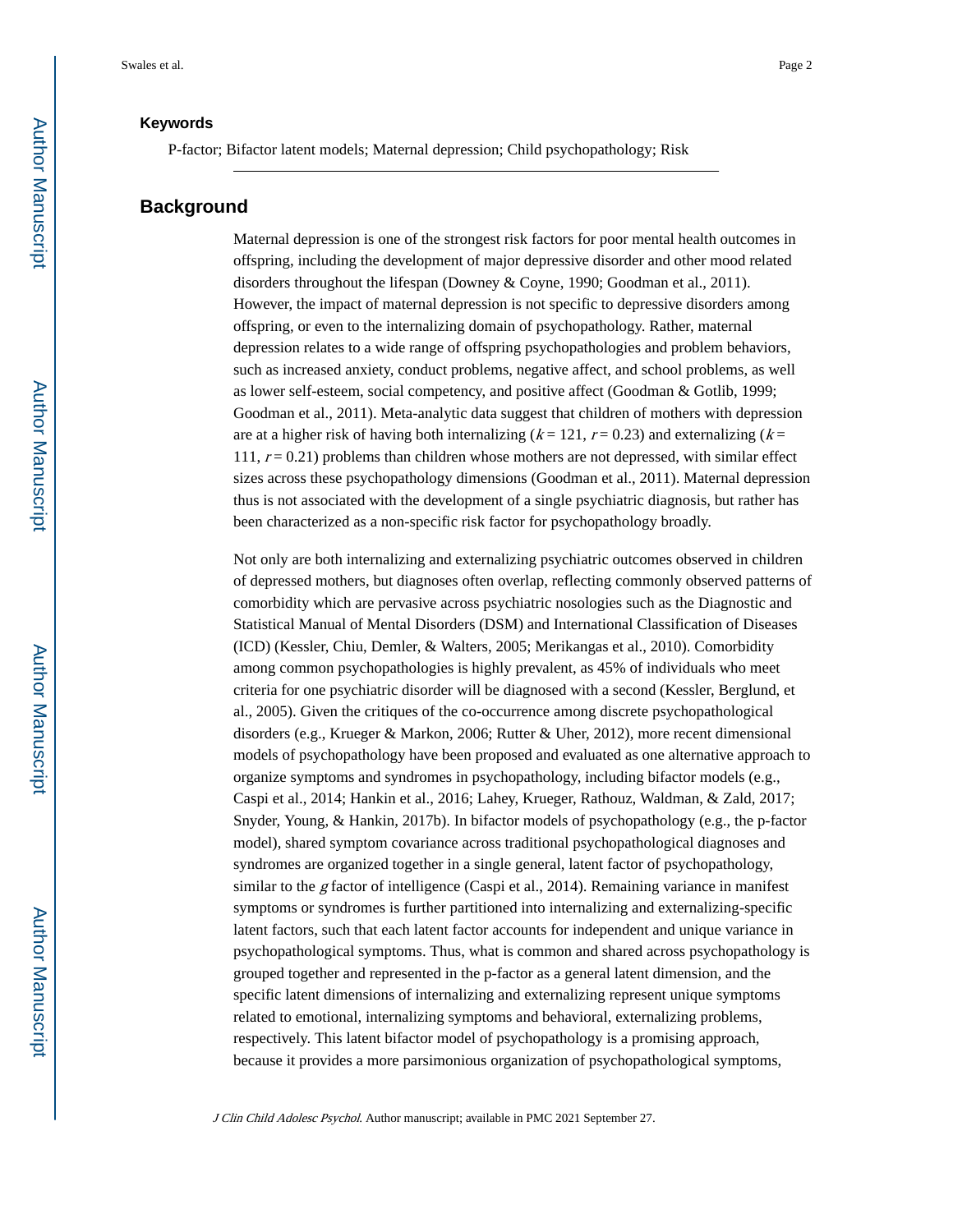allows for dimensional symptom variance, and may map on to the observed general risk for many manifestations of DSM-oriented psychopathologies among children of depressed mothers.

Recent research in neuroscience, genetics, temperament, and environmental risk has shown that latent dimensions of the p-factor model directly map on to key risk pathways hypothesized to underlie the emergence of psychopathology. For example, brain structure (grey matter volume) in the prefrontal cortex relates to the p-factor, whereas specific internalizing problems relate to limbic areas (Snyder, Hankin, Sandman, Head, & Davis, 2017). Psychiatric genetic research also increasingly shows that all psychopathological disorders are highly polygenic and do not demonstrate unique links between disorder and genotype, and that polygenic risk scores may broadly relate to general psychopathology as well as unique internalizing and externalizing problems (Caspi & Moffitt, 2018; Consortium, 2013; Neumann et al., 2016; Smoller et al., 2018; Tackett et al., 2013; Waldman, Poore, van Hulle, Rathouz, & Lahey, 2016). Well-established personality and temperament risks, such as negative emotionality, positive emotionality, and cognitive (effortful) control, also have been shown to associate with both the p-factor and specific internalizing and externalizing dimensions in theoretically coherent and predicted ways (Caspi et al., 2014; Hankin et al., 2017; Olino, Dougherty, Bufferd, Carlson, & Klein, 2014). Last, chronic stress and childhood adversity predict, and are predicted by, the p-factor as well as the unique externalizing dimension (Schaefer et al., 2018; Snyder, Young, & Hankin, 2017a). Recent work also suggests that a latent factor approach not only relates to key risk pathways, but may yield a more parsimonious link to these underlying neurological structures and biophysiological processes than traditional, DSM-based diagnoses (for recent reviews, see Beauchaine & McNulty, 2013; Caspi & Moffitt, 2018; Hankin et al., 2016). Although additional work is needed to compare these approaches, these prior studies suggest that additional knowledge to advance understanding of risk for psychopathology may be gained with latent models of psychopathology as opposed to just utilizing traditional, singular diagnostic categories and syndromes of psychopathology, often with high degrees of comorbidity.

A few investigations have examined relations between maternal and offspring psychopathology when studied with latent psychopathology models. Both Martel and colleagues (Martel et al., 2017) and Michelini and colleagues (2019) found that the maternal p-factor was positively associated with the p-factor in the offspring, demonstrating that a general risk for psychopathology may be conferred from parent onto child (or vice versa, or due to shared risk factors such as genetic risk). Martel and colleagues (2017) also examined the relation between maternal p-factor and child specific latent factors of psychopathology and found that heightened maternal p-factor predicted specific fear and distress, but not a specific child externalizing factor, in a community sample of families in Brazil. Similarly, Starr and colleagues (Starr, Conway, Hammen, & Brennan, 2014) assessed a singular latent factor of internalizing psychopathology and found that the internalizing factor in both the mother and child were significantly related within a large, predominantly Caucasian, birth cohort of mother child dyads in Australia. Waldman and colleagues (Waldman et al., 2016) also found that the p-factor is heritable, linking maternal diagnostic history of depression in addition to other parental psychopathology factors to the child p-factor in a predominantly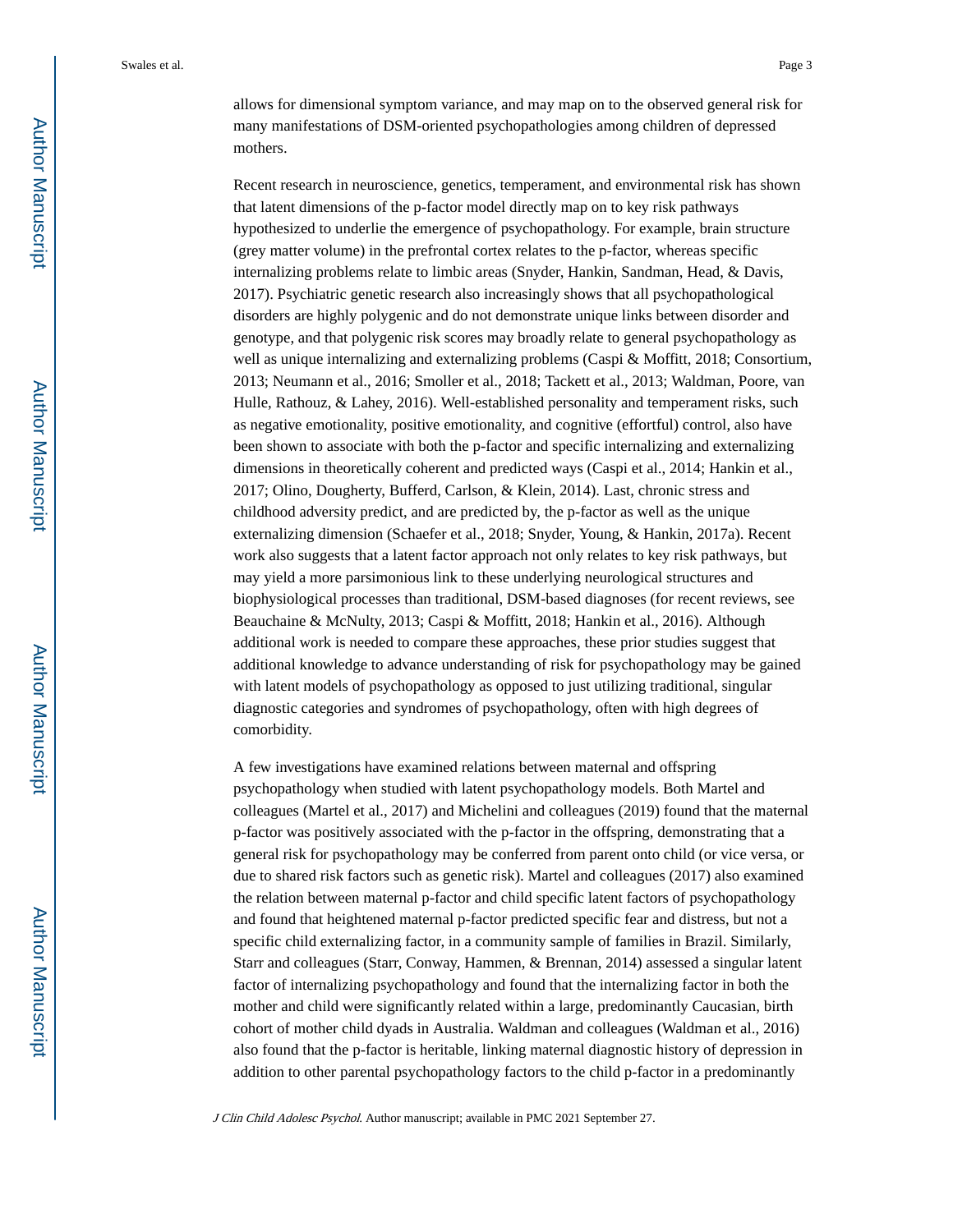Caucasian sample in the United States. However, additional work is needed to further evaluate how current maternal depressive symptoms relate to child psychopathology within a p-factor framework. This is an important contribution, because although maternal psychopathology is similarly not bound by traditional diagnostic categories, promoting a better understanding of the relation between maternal depressive symptoms and child transdiagnostic factors of psychopathology may provide important research and clinical implications. Specifically, application of a transdiagnostic framework to assess child outcomes provides useful context when interpreting the robust literature linking maternal depression to child mental health disorders. Additionally, maternal depressive symptoms are currently an easily measurable and identifiable risk factor that can be used for screening in clinical settings.

Although a well-established literature has reported children of depressed mothers and mothers with a history of depression to be at an elevated risk for mental health disorders in both the internalizing and externalizing domains, it remains unclear whether these associations are explained by what is common across internalizing and externalizing (i.e., a general risk for psychopathology as captured by the p-factor), or if maternal depression is separately associated with unique risk for internalizing and externalizing problems. Organizing offspring psychopathological outcomes within a latent bifactor model may therefore address this gap in the depression literature and could carry important clinical implications. First, exploring latent factors of psychopathology in children of mothers with elevated depressive symptoms may facilitate a new and informative characterization of child risk for psychopathology. Second, a latent structure approach to characterizing offspring psychopathology, rather than traditionally defined symptom categories, produces constructs which may more closely align with risk mechanisms (Hankin et al., 2016; Neumann et al., 2016; Waldman et al., 2016), and could facilitate greater understanding of the structure and etiology of psychopathology.

The current study utilizes a bifactor model to evaluate whether maternal depressive symptoms relate to both general (p-factor) and specific (internalizing and externalizingspecific) latent factors of psychopathology in children. We emphasize that we have chosen a bifactor model not on the basis of model fit, but rather based on its utility for addressing the study aims (e.g., Greene et al., 2019). Specifically, as reviewed above maternal depression is associated with both internalizing and externalizing symptoms in offspring, a pattern that could arise in one of two ways: via what shared between these symptom dimensions (i.e., general psychopathology), or separately for each (e.g., via different mediating mechanisms or genetic risks). A correlated factor model or manifest scale scores cannot differentiate between these possibilities, as each factor includes both shared and dimension-specific variance, either or both of which could drive associations with maternal depressive symptoms. The bifactor model disentangles these possibilities to clarify whether associations with maternal depressive symptoms are driven by what is shared across child internalizing and externalizing (p factor) and/or what is unique to each (specific factors).

Because this method of partitioning variance in psychopathology differs from traditional measurement scales of externalizing and internalizing psychopathology, such as in the Child Behavior Checklist (CBCL; Achenbach & Rescorla, 2001), we also will replicate prior work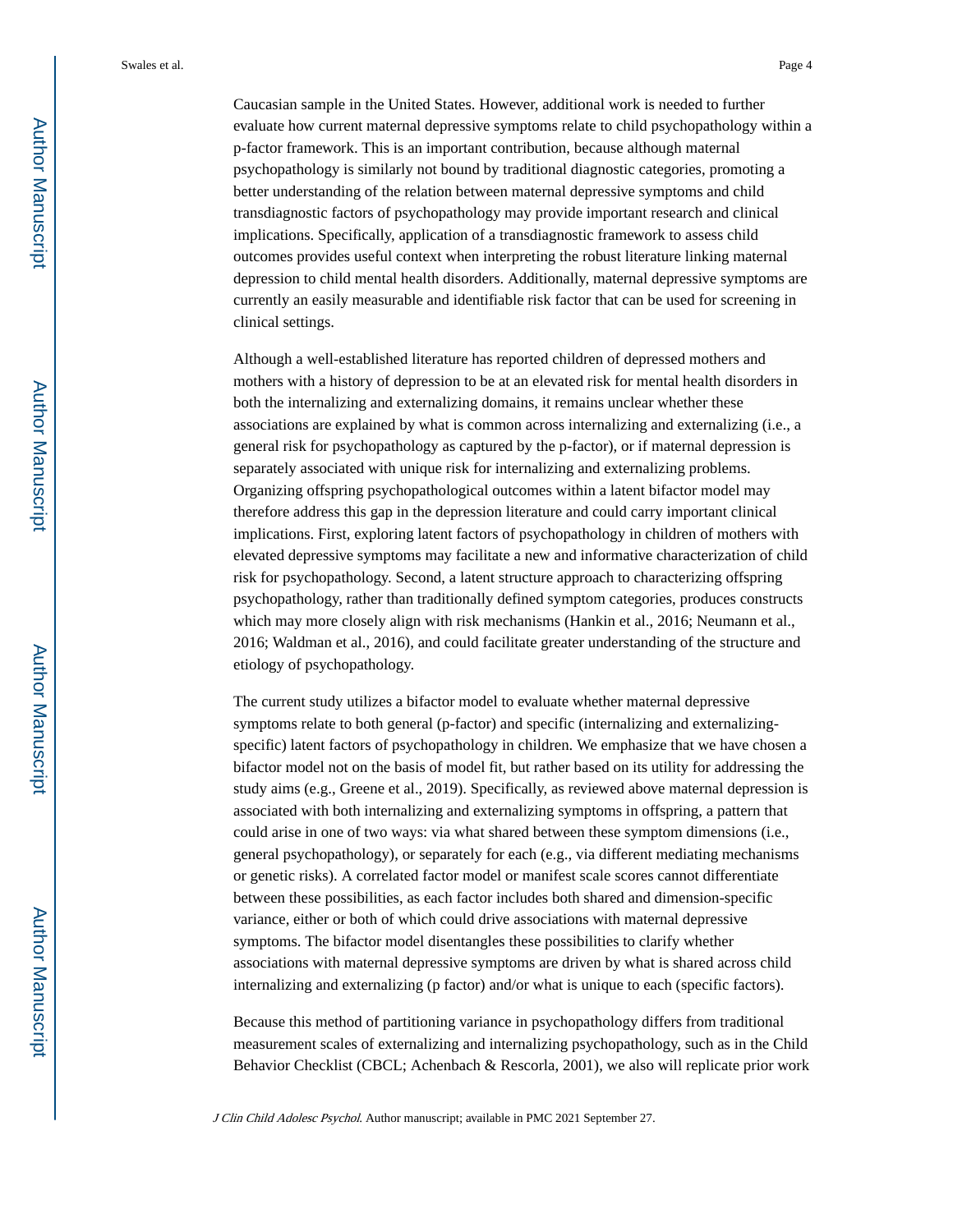showing that maternal depressive symptoms are associated with greater total internalizing and externalizing composite scores on the CBCL (e.g., Tompson et al., 2010) and contrast these associations to those of the bifactor model. Finally, prior studies have reported sex differences in psychopathology and underlying etiological pathways (Rutter, Caspi, & Moffitt, 2003; Sutherland & Brunwasser, 2018) as well as gender differences in the mental health of children of depressed mothers (Goodman & Gotlib, 1999, Goodman et al., 2011; Sheeber et al. 2002). Additionally, the majority of prior study samples are predominantly Caucasian, and few have considered key sociodemographic variables (e.g., race/ethnicity) when assessing these relations between maternal depression and child mental health (Goodman et al., 2011). We therefore assess whether child sex/gender and race/ethnicity moderate the relation between maternal depressive symptoms and child latent factors of psychopathology within a sample of women and children from diverse backgrounds.

#### **Method**

#### **Participants**

Participants included 554 child-mother pairs. Participants were initially recruited through hospitals in the greater Los Angeles area, as part of two studies. Recruitment procedures for these cohorts are described elsewhere in detail (e.g., Davis et al., 2013; Glynn et al., 2018; Glynn et al., 2019; Sandman, Davis, Buss, & Glynn, 2012). For the present investigation, participants from these cohorts were administered measures of maternal depressive symptoms and child psychopathology following the same protocol and data was combined for the current study analyses (see Hankin et al., 2017). Two-hundred and seventy-five mother-child dyads from the first cohort and 279 mothers-child dyads from the second cohort were included in current study analyses. No additional exclusion criteria were applied.

In the current study sample, children on average were 7.7 years of age ( $SD = 1.35$ , range = 5–11 years). Parents identified their child's ethnicity as 46% Latinx and identified their child's race as 67% White, 6% Black, 5% Asian/Pacific Islander, and 21% multiracial; 49.8% of youth in the sample were female. Median annual family income was \$75,000. Rates of clinically elevated symptoms on the Child Behavior Checklist DSM-oriented scales ranged from 4% for affective problems and ADHD to 9% for anxiety, consistent with epidemiological studies (Costello, Copeland, & Angold, 2016).

Child sex was determined via medical record abstraction at birth, and parents reported on the gender of their child at the time of assessment. Biological sex and parent report of child gender were consistent for all participants. We therefore refer to "sex/gender" (Fausto-Sterling, 2012) throughout this manuscript because prior studies suggest that pathways related to both child gender (e.g., cultural and societal factor related to gender expression) and biological sex (e.g., biological factors related to child sex) are implicated in the intergenerational transmission of psychopathological risk (Altemus, 2006; Goodman & Gotlib, 1999; Goodman et al., 2011; Hyde, Mezulis, Abramson, 2008; Rutter, Caspi, & Moffit, 2003; Sheeber, Davis, & Hops, 2002; Sutherland & Brunwasser, 2018). Using this criterion, children within the study sample were 50.2% female ( $n = 278$ ) and 49.8% male (*n*  $= 276$ ).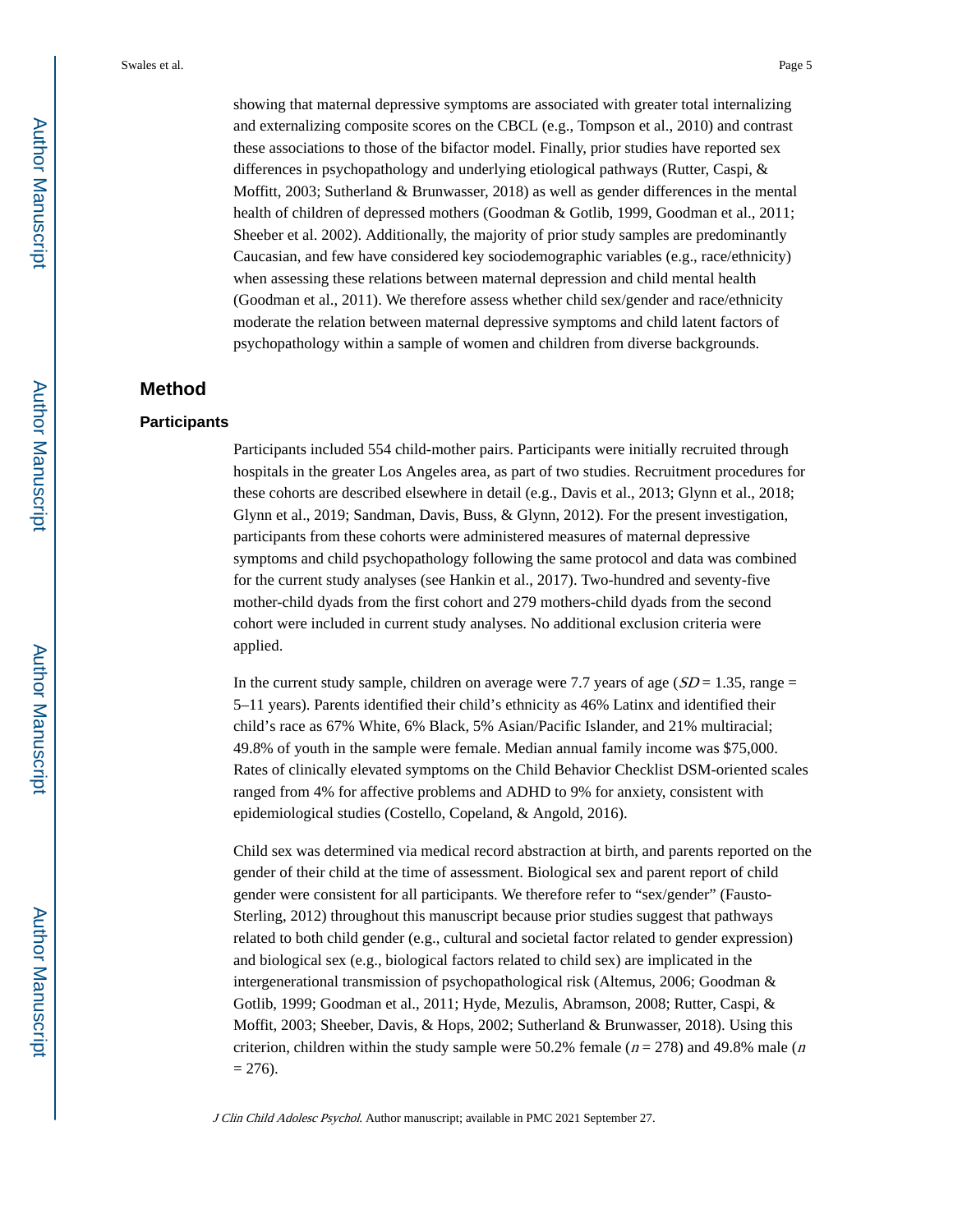All procedures were approved by the University of California, Irvine and the Long Beach Memorial Medical Center Institutional Review Boards. Mothers provided informed, written consent for both themselves and their children. Children provided verbal assent.

#### **Measures**

**Maternal depressive symptoms—**Maternal depressive symptoms were assessed using the 21-item Beck Depression Inventory – II (BDI-II; Beck, Steer, & Brown, 1996). Participants provided ratings of how often they experienced a symptom of depression in the past week, on a 4-point Likert scale with a range of  $\theta$  to  $\beta$  (e.g., "I do not feel sad" is a  $\theta$ whereas "I am so unhappy that I can't stand it" is a  $\beta$ ). Final sum scores could range from 0 to 63, with higher scores indicating more symptoms of depression. The BDI-II demonstrated excellent internal consistency within the study sample ( $\alpha = .92$ ) and has been shown in prior work to be a well validated measure of depression (Beck, Steer, & Brown, 1996; Dozois, Dobson, & Ahnberg, 1998).

#### **Child psychopathology**

**Child Behavior Checklist.:** Child psychopathology was measured using the parent report form of the Child Behavior Checklist (Achenbach & Rescorla, 2001) from the Achenbach System of Empirically Based Assessment. The CBCL is a widely used measure of youth mental health and behavioral problems, and demonstrates good test-retest reliability, and discriminant, convergent and predictive validity with other measures of psychopathology, including DSM clinical diagnoses (Achenbach & Rescorla, 2001). Both the internalizing and externalizing composite scores on the CBCL demonstrated good internal consistency within the current study sample ( $\alpha = .84$  and .89 respectively).

The CBCL contains items representing a broad scope of behaviors. Responses were made by mothers on a 3- point Likert scale ranging from  $\theta$  (not true) to 2 (very true). The CBCL includes the following subscales: Aggressive Behavior (18 items, e.g., "Gets in many fights", "Cruelty, bullying or meanness to others"), Anxious/Depressed (13 items, e.g., "Worries", "Cries a lot"), Attention Problems (10 items, e.g., "Can't concentrate, can't pay attention for long", "Can't sit still, restless or hyperactive"), Rule-Breaking Behavior (17 items, e.g., "Breaks rules and home, school or elsewhere" "Doesn't seem to feel guilty after misbehaving"), Thought Problems (15 items, e.g., "Can't get his/her mind of certain thoughts/obsessions", "Strange behaviors"), Somatic Complaints (11 items, e.g., "Stomachaches", "Headaches"), Social Problems (11 items, e.g., "Doesn't get along with other kids", "Complains of loneliness"), and Withdrawn/Depressed (8 items, e.g., "There is very little he/she enjoys", "Unhappy, sad or depressed").

In the CBCL scoring system, the Anxious/Depressed, Withdrawn/Depressed and Somatic Complaints subscales are classified as assessing an internalizing dimension and the Aggressive Behavior and Rule-Breaking Behavior as assessing an externalizing dimension, yielding internalizing and externalizing composite scores (i.e., raw sum scores for internalizing and externalizing subscales respectively.). The remaining subscales (Attention, Social and Thought Problems) are not assigned to either the internalizing or externalizing scales but are included in the total problem measure.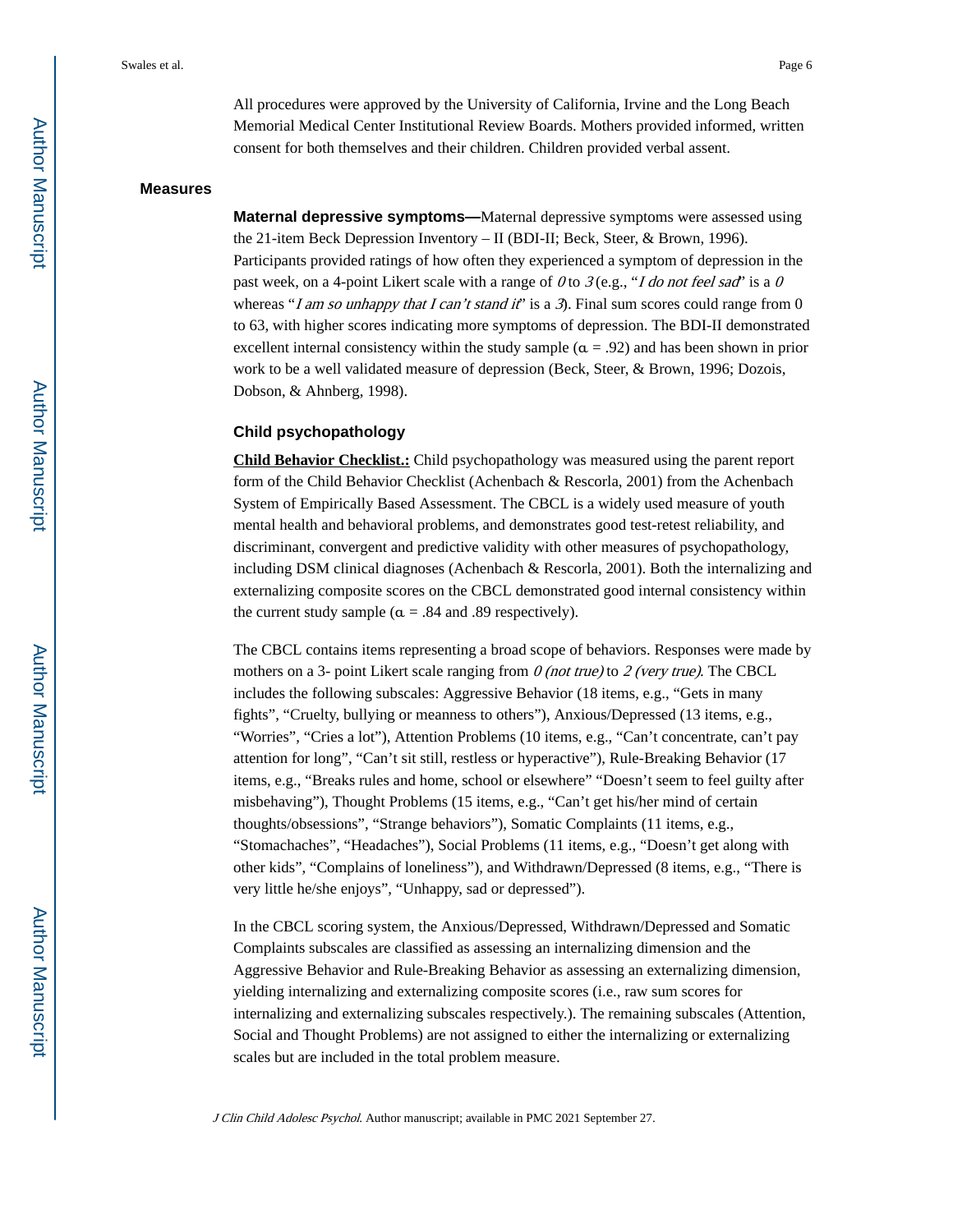**Children's Behavior Questionnaire.:** Two subscales from Children's Behavior Questionnaire (CBQ; Rothbart, Ahadi, Hershey, & Fisher, 2001) were also included to improve coverage of child psychopathology, incorporate symptoms not fully assessed in the CBCL, and increase the number of indicators for latent variable modeling. Selected CBQ subscales include Anger/Frustration (13 items, e.g., "Easily gets irritated when he/she has trouble with some task", "Gets mad when provoked by other children") and Fear (12 items, e.g., "Is afraid of the dark", "Is afraid of loud noises"). Responses were made by mothers on a 7-point Likert scale ranging from 1 (extremely untrue of your child) to 7 (extremely true of your child). The CBQ is widely used in research with children and has good test-retest and inter-rater reliability and convergent validity (e.g., Rothbart et al., 2001; Rothbart, Ahadi, Hershey, & Fisher, 2001). Internal consistency of the Anger/Frustration and Fear subscales of the CBQ ranged from acceptable to good within the current study sample ( $\alpha = .82$  and .75 respectively).

#### **Statistical analysis**

**P factor measurement model—**Structural equation modeling (SEM) was conducted in Mplus (Muthén & Muthén, 2012) using full information maximum likelihood with robust standard errors (MLR, which does not assume normal distributions) estimation to handle missing data. Missing data rates for all measures administered were low (4%). For all models, we considered various factors to evaluate best fitting models, including parsimony and conceptual consistency, but also conservative "rules of thumb" in which good fit was defined as root mean square error of approximation  $< 0.06$ , comparative fit index  $> 0.95$ , Tucker–Lewis index  $> 0.95$ , and standardized root mean square residual  $< 0.08$  (Hu & Bentler, 1999). Each individual fit index has strengths and limitations; no consensus has been reached on a single fit index to evaluate model fit (Loehlin, 2004).

A bifactor confirmatory factor analysis (CFA) of the psychopathology measures was identical to that in a previous study with a subset of these participants (Hankin et al., 2017). Specifically, we followed the standard scoring of the CBCL into internalizing (Anxious/ Depressed, Withdrawn/Depressed and Somatic Complaints), externalizing (Rule Breaking Behavior, Aggressive Behavior) and other (Social Problems, Thought Problems, Attention Problems) subscales (Achenbach & Rescorla, 2001). The CBQ Fear and Anger/Frustration subscales were included as additional internalizing and externalizing measures respectively. All raw-score measures were loaded onto the p-factor. Internalizing measures were additionally loaded onto an internalizing-specific factor and externalizing measures onto an externalizing-specific factor, capturing unique variance not accounted for by the p-factor. Factors were constrained not to correlate because what is shared between factors is already captured by the common factor (e.g., Chen, Hayes, Carver, Laurenceau, & Zhang, 2012). Modification indices were inspected and residual correlations were added between the Thought Problems subscale and the Somatic Complaints and Anxious/Depressed subscales. There is clear overlap between some items on the Thought Problems and Anxious/Depressed subscales (e.g., "deliberately harms self or attempts suicide" from Thought Problems and "talks about killing self" from Anxious/Depressed, which likely accounts for their residual correlation. Thought Problems also includes somatic behaviors (e.g., "picks skin") which are likely related to Somatic Complaints items (e.g., "skin problems"), again likely accounting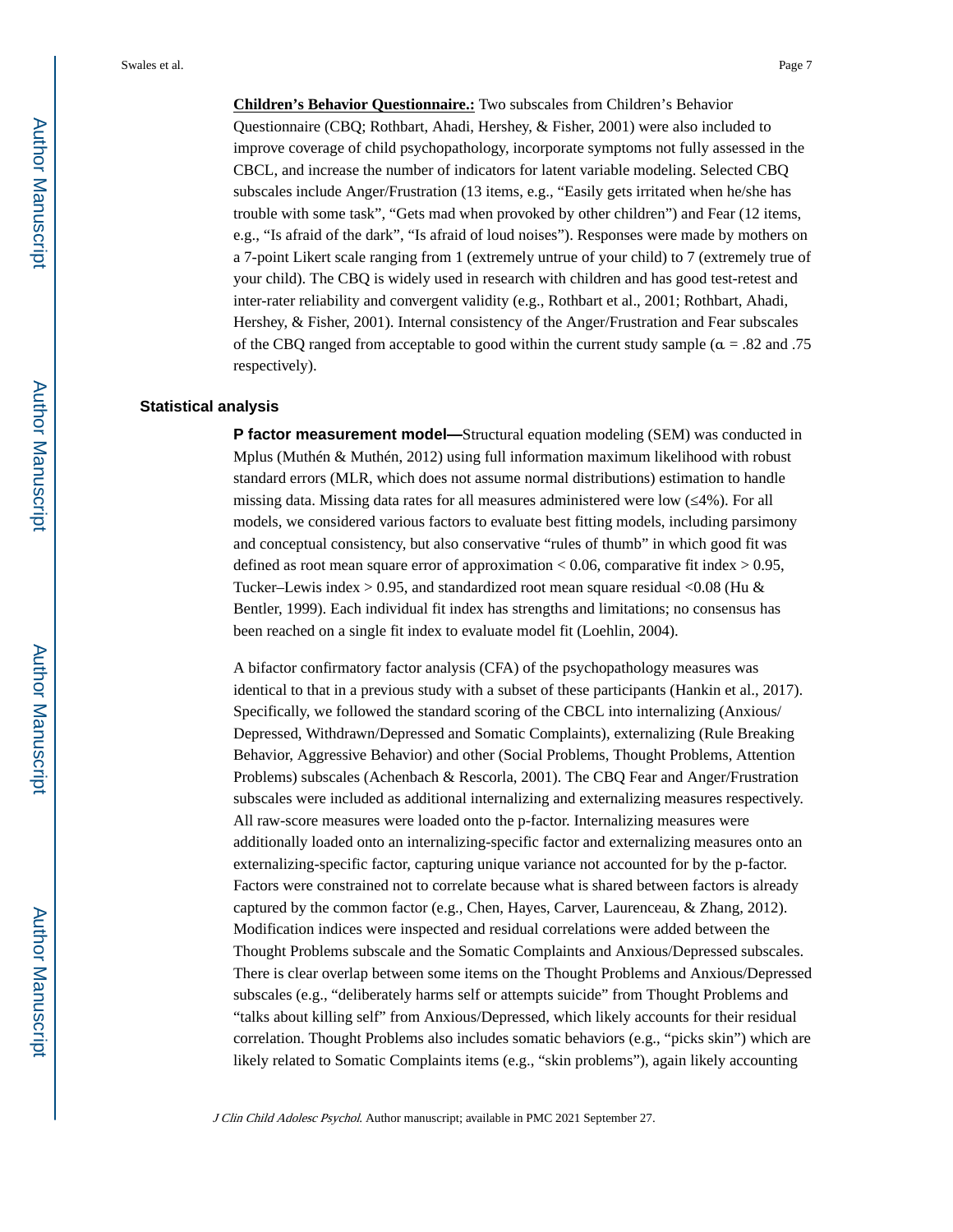for the residual correlation. Factor loadings were quite similar across the models, with a mean absolute difference of .021, and a maximum absolute different of .052. SEM results were nearly identical for models with and without the residual correlations.

**SEM models with latent factors of child psychopathology—**Structural equation models tested the association of maternal depressive symptoms (i.e., BDI score) with each child psychopathology factor (p-factor, internalizing-specific, externalizing-specific), adjusting for child age and sex/gender. Models were tested using the residual method (Koch, Holtman, Bohn, & Eid, 2018), which provides unbiased estimates of the relation between the predictor and the general factor, free of influences of the specific factors, and vice versa. Specifically, effects are tested in two models. In the first model, the explanatory variable (in the current study, maternal BDI) is regressed on the latent specific factors (in the current study, internalizing- and externalizing-specific factors), and the residual of this latent regression is defined as latent variables (residual maternal BDI); the general factor (p-factor) is then regressed on the latent residual variable, and the partial regression weight is the unbiased effect of the predictor free of specific factor influences (Koch et al., 2018). In the second model, the reverse is done, with the explanatory variable regressed on the latent general factor, the residual of this latent regression is defined as a latent variable, and the latent specific factors then regressed on this latent residual variable (Koch et al., 2018). Finally, we also tested for possible moderation by sex/gender and race/ethnicity, by running multi-group models of the above SEMs. For race/ethnicity, the two groups most represented within our sample include children identifying as non-Latinx White  $(n = 189, 34%)$  and Latinx ( $n = 255, 46\%$ ). We therefore assessed race/ethnicity moderation two ways, non-Latinx White vs. all others and Latinx vs. non-Latinx. In moderation analyses, the psychopathology measurement model factor loadings and intercepts were constrained to be the same across groups, but the regressions were freely estimated in each group, and group differences in the association of maternal BDI with child psychopathology were tested with Wald tests.

#### **Regression models with traditional, CBCL composite scores of child**

**psychopathology—**Regressions were also conducted using SPSS to test the association of maternal depressive symptoms and child internalizing and externalizing total composite scores on the CBCL, adjusting for child age and sex/gender. Internalizing and externalizing symptoms were tested in separate regressions, in parallel to the SEM models. Finally, we also tested for possible moderation by sex/gender and by race/ethnicity (i.e., non-Latinx White vs. all others and Latinx vs. non-Latinx) by running the above regressions with child sex/gender x maternal BDI interactions and then with race/ethnicity x maternal BDI interactions.

## **Results**

#### **P factor measurement model**

The p-factor measurement model achieved excellent fit (CFI = .988, TLI=.980, RMSEA=.038 (90% CI = .020–.055, probability of close fit = .864), SRMR=.027), and all indicators loaded significantly on their specified factors (Table 1; Figure 1).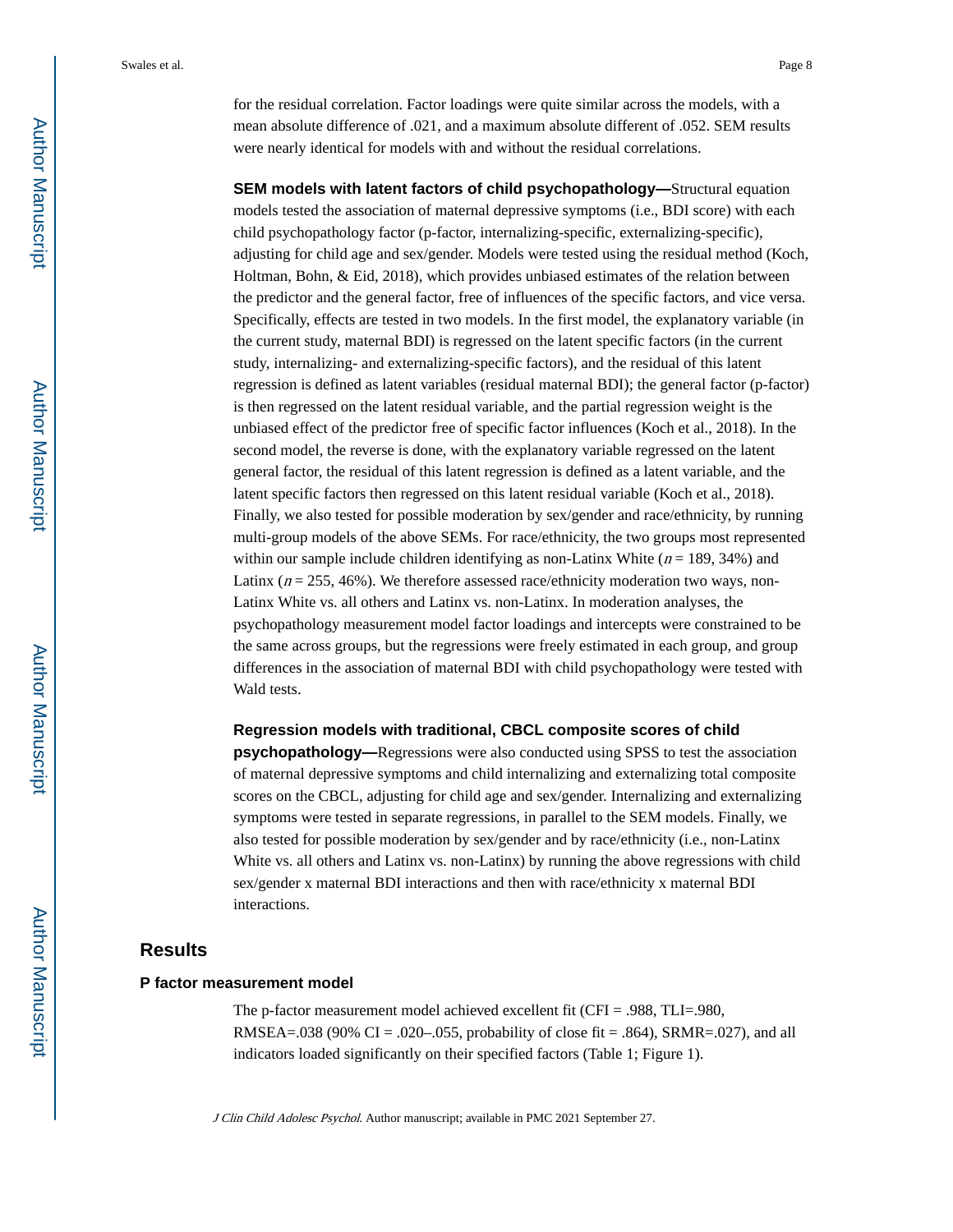#### **SEM with latent factors of child psychopathology**

Results are reported in Table 2. All analyses controlled for child age and sex/gender. There was an unbiased (i.e., free of specific-factor influences) association between elevated maternal depressive symptoms and higher p-factor in the child ( $\beta$  = 0.526,  $SE$  = 0.048, z = 10.92,  $p < .001$ ;  $R^2 = .285$ ). There was no unbiased association between maternal depressive symptoms and the child internalizing-specific factor ( $\beta$  = -0.005, SE = 0.106, z = -0.04, p = .966), or externalizing-specific factor ( $\beta$  = -0.07,  $SE$  = 0.062, z = -1.27, p = .204).

**Sex/Gender and Race/Ethnicity—**The p factor was significantly higher in boys than girls, but with a very small effect size ( $\beta = -0.099$ ,  $SE = 0.046$ ,  $z = -2.13$ ,  $p = .033$ ;  $R^2$  $= .010$ ). There was no difference in the specific factors ( $p_s > .30$ ), or in maternal depression levels ( $p = 0.362$ ) between boys and girls. There were no differences in the unbiased associations between maternal depression and the p factor (Wald test = 1.93,  $p = 165$ ), internalizing-specific factor (Wald test  $= 1.73$ ,  $p = 189$ ), or externalizing-specific factor (Wald test = 0.15,  $p = .701$ ; Table S3).

Child race/ethnicity, whether defined as non-Latinx White vs. all others or Latinx vs. non-Latinx, was not associated with any child psychopathology factor ( $p_s > .10$ ). However, maternal BDI scores were higher for Latinx ( $M = 8.70$ ,  $SD = 9.61$ ) than non-Latinx ( $M =$ 6.48,  $SD = 7.06$ ;  $(539) = -3.01$ ,  $p = .003$ ) participants, and were lower for non-Latinx White participants ( $M = 6.47$ ,  $SD = 7.00$ ) in comparison to all others ( $M = 8.03$ ,  $SD = 9.01$ ;  $(539)$ )  $= -2.22$ ,  $p = .027$ ). There was no difference in the unbiased associations between maternal depression for non-Latinx White vs. all other children (p factor: Wald test =  $0.04$ ,  $p = .844$ ; internalizing-specific factor Wald test  $= 1.23$ ,  $p = 268$ ; externalizing-specific factor: Wald test = 0.28,  $p = .597$ ; Table S5) or Latinx vs. non-Latinx children (p factor: Wald test = 3.49,  $p = .062$ ; internalizing-specific factor Wald test = 1.13,  $p = .288$ ; externalizing-specific factor: Wald test: 0.03,  $p = 0.865$ ; Table S4). Maternal depression was associated with the p factor in all groups, and associations with the specific factors were non-significant in all groups (Tables S4−S5).

#### **Regression analyses with traditional CBCL composite scores of child psychopathology**

Results are reported in Table 3. Maternal depressive symptoms were positively associated with the internalizing composite score ( $\beta$  = 0.38,  $SE$  = 0.04, t = 9.59, p < .001) and the externalizing composite score on the CBCL ( $\beta$  = 0.38,  $SE$  = 0.04,  $t$  = 9.70,  $p$  < .001). Results from SEM models with correlated latent internalizing and externalizing factors were similar to results from these analyses with CBCL composite scores (Table S7).

**Sex/Gender and Race/Ethnicity—**Child sex/gender did not moderate the relation between maternal depressive symptoms and the internalizing composite score ( $\beta$  = 0.02, t = .32,  $p = .752$ ) or externalizing composite score ( $\beta = -0.10$ ,  $t = -1.80$ ,  $p = .073$ ).

Child race/ethnicity, whether defined as non-Latinx White vs. all others or Latinx vs. non-Latinx, was not associated with either internalizing or externalizing composite score ( $p\bar{s}$ ) > .10). Additionally, child race/ethnicity did not moderate the relation between maternal depressive symptoms and internalizing composite scores (non-Latinx White vs. all others:  $\beta$ )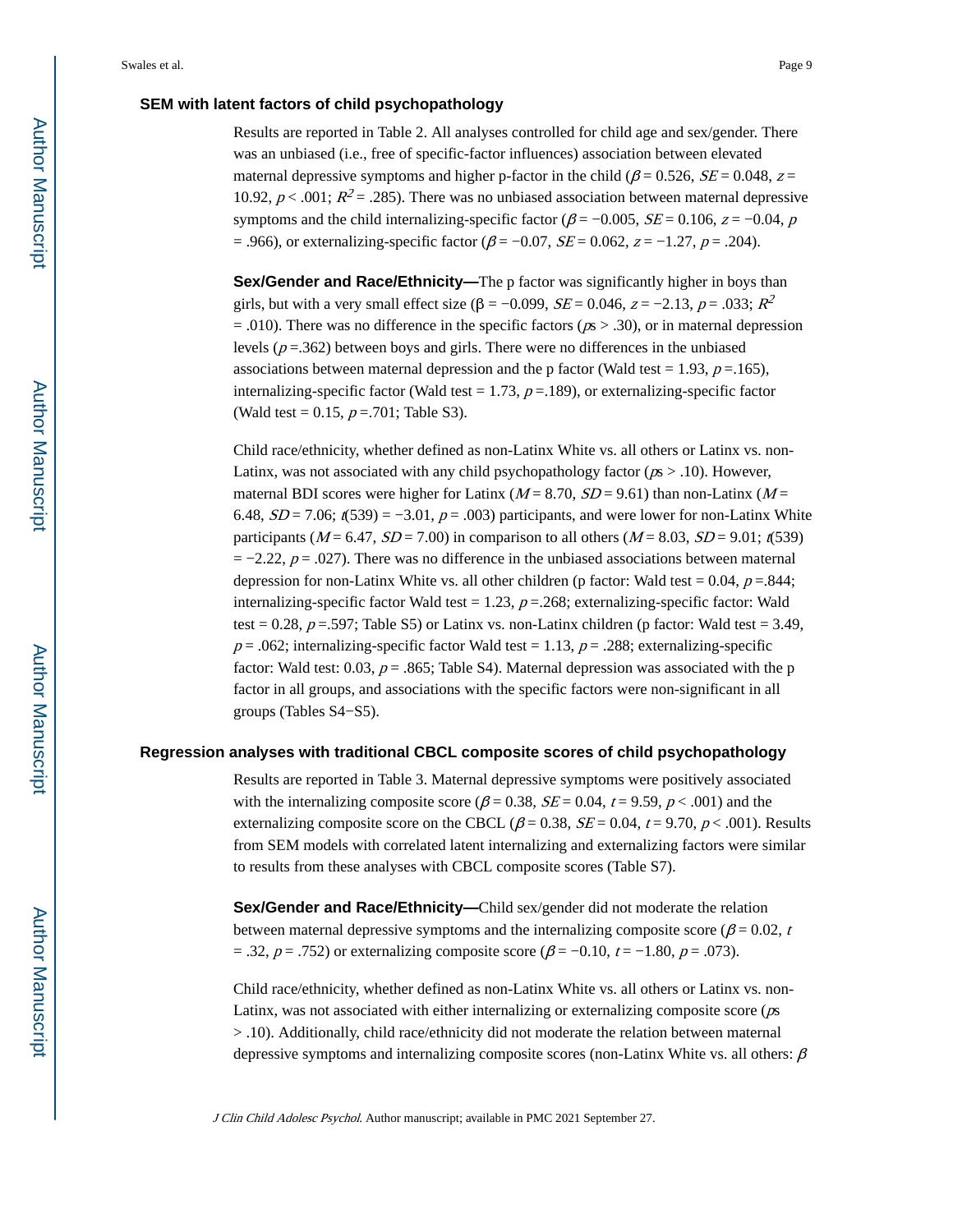$= -0.20$ ,  $t = -1.11$ ,  $p = 0.267$ ; Latinx vs. non-Latinx:  $\beta = -0.05$ ,  $t = -0.69$ ,  $p = 0.490$ . Child race/ ethnicity also did not moderate the relation between maternal depression and externalizing composite score when child race/ethnicity was coded as non-Latinx White vs. all others ( $\beta$  = −.08,  $t = -0.46$ ,  $p = 0.648$ ; Latinx vs. non-Latinx:  $\beta = 0.055$ ,  $t = -0.69$ ,  $p = 0.490$ ), however moderation was significant when child race/ethnicity was coded as Latinx vs. non-Latinx  $(\beta$  $= -0.21$ ,  $t = -2.77$ ,  $p = 0.006$ ). Follow up regression analyses (split by Latinx vs. non-Latinx) revealed that maternal depressive symptoms were positive associated with the externalizing composite for both Latinx ( $\beta$  = .36, t = 6.03, p < .001) and non-Latinx children ( $\beta$  = .41, t = 7.79,  $p < .001$ ), however this association was slightly weaker amongst Latinx children.

### **Discussion**

Maternal depression has been established as a robust predictor of many child psychopathologies, spanning across both internalizing and externalizing domains of functioning (Goodman et al., 2011). Although these associations have been well documented, how maternal depression relates to transdiagnostic and specific risk for child psychopathologies remains less understood. The findings of the current study expand our understanding of maternal depression and child mental health by exploring these associations within a latent bifactor model. Using this alternative model of psychopathology, we find that maternal depressive symptoms are associated with the p-factor in the child, reflecting a general liability for broad, co-occurring psychopathology (i.e., what is shared across all domains of psychopathological symptoms). After broad co-occurring psychopathology is accounted for, maternal depressive symptoms were not associated with the unique variance specific to internalizing or externalizing psychopathology in the offspring. To further explore the utility of the latent bifactor approach, findings were contrasted with more traditional approaches of assessing internalizing and externalizing psychopathological symptoms (using CBCL composite scores and correlated factors models) (Goodman et al., 2011). Specifically, maternal depressive symptoms were shown to be associated with both elevated internalizing as well as externalizing composite scores on the CBCL and factors in the correlated factor model, replicating prior findings that children of mothers with elevated depressive symptoms are more likely to exhibit symptoms for both internalizing and externalizing psychopathological disorders (Goodman et al., 2011). Taken together, results from the latent bifactor approach suggest that the observed elevations in total child internalizing and externalizing problems may be a product of pathways related to broad, transdiagnostic risk for general psychopathology (i.e., the p-factor) rather than specific risk for the aspects of internalizing and externalizing symptoms that are unique to each. Findings therefore demonstrate how this latent model of psychopathology may shed new light on our understanding of how maternal depression relates to child psychopathological outcomes.

These findings are consistent with the limited prior work linking maternal psychopathology to child latent factors of psychopathy. Specifically, prior studies observed positive associations relating the maternal p-factor and history of a maternal diagnosis of depression to the child p-factor (Martel et al., 2017). The current study is also consistent with the robust literature linking maternal depression to broad and co-occurring child psychopathologies, including both internalizing and externalizing symptoms and disorders (Goodman et al.,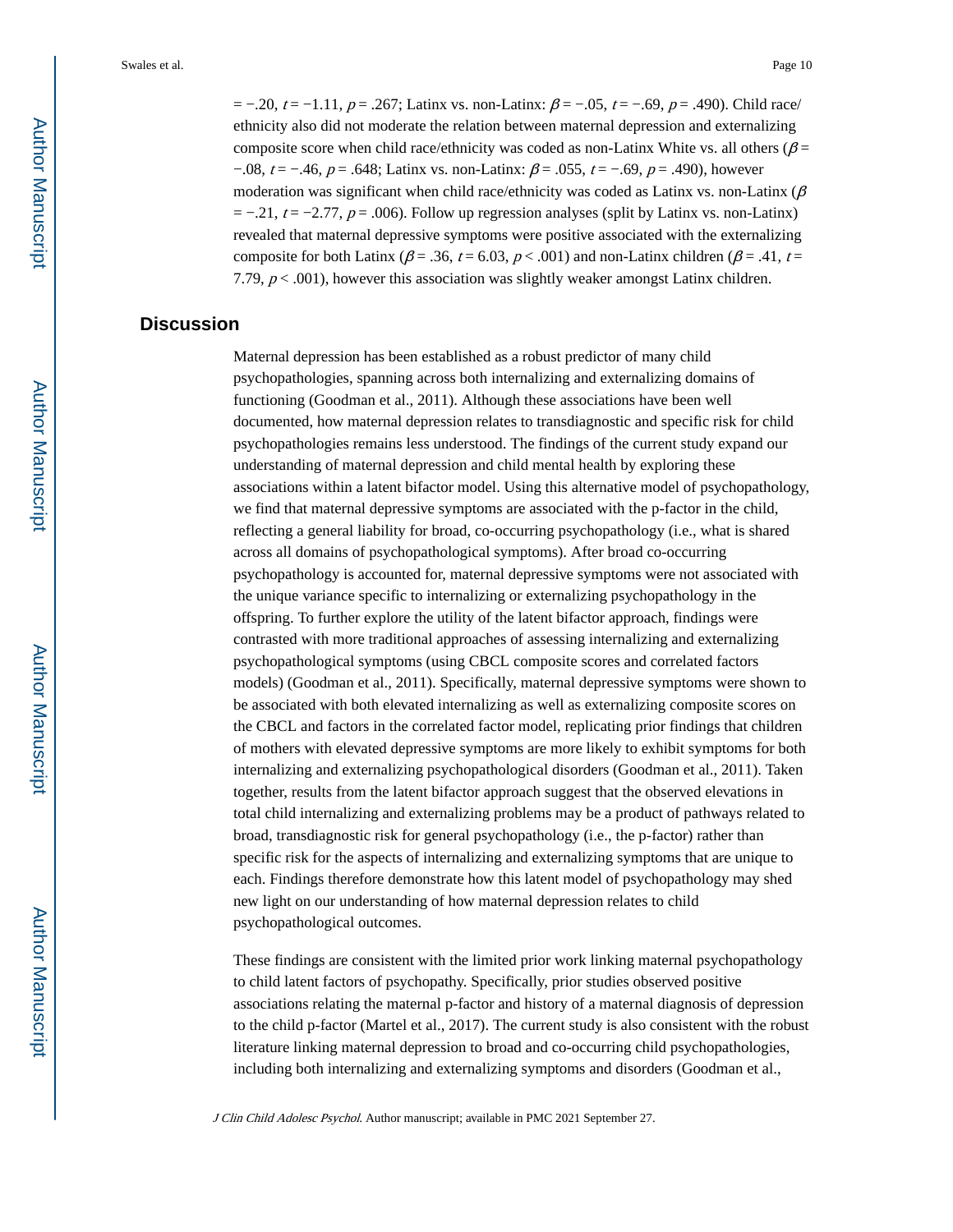2011). Given the prevalence of depression and well-established literature linking maternal depression to child mental health problems, these findings fill an important gap by characterizing how children of mothers with elevated depressive symptoms are at risk for psychopathology.

We found that neither child sex/gender nor race/ethnicity moderated the association between maternal depressive symptoms and latent factors of psychopathology. The current findings suggest that although the p factor is slightly higher in boys than girls, the relation between maternal depression and child psychopathology does not differ on the basis of sex/gender. These results are consistent with prior studies reporting that the p-factor is higher in boys than girls (Huan, Shapiro, Galloway-Long, & Weigard, 2017), as well as meta-analytic evidence reporting that maternal depression is equally associated with general psychopathology in boys and girls (Goodman et al., 2011). Although we do not replicate prior findings of sex/gender differences in the relation between maternal depression and internalizing symptoms (Goodman et al., 2011), past work suggests that sex/gender differences in internalizing disorders and the internalizing-specific factor may not emerge until later in adolescence (Angold, Erkanli, Silberg, Eaves, & Costello, 2002; Hayward & Sanborn, 2002; Huang-Pollock, Shapiro, Galloway-Long, & Weigard, 2017). Future work is needed to continue to explore potential sex/gender-based differences in vulnerability to maternal depression across development. Similarly, although rates of maternal depression are higher amongst mothers of racial or ethnic minority children, child race/ethnicity did not moderate the relation between maternal depression and child latent factors of child psychopathology. Findings were comparable when child psychopathology was assessed via internalizing and externalizing composite scores on the CBCL, although the relation between maternal depressive symptoms and child externalizing scores was slightly weaker but also significant for Latinx children. Although prior work has suggested that maternal depression is a stronger predictor of internalizing and externalizing problems among ethnic minority women and children, this work has been quite limited and findings have been mixed (Goodman et al., 2011). Future studies could expand upon this literature by more directly assessing the processes underlying these potential risk pathways, such as ethnic minority stress, acculturation, and enculturation. These processes and experiences may also vary across different communities and individuals. Replication in other diverse samples is therefore critical.

The current study has several strengths. First, a large sample of mother-child dyads participated ( $N = 554$ ). Second, we utilized both a traditional CBCL approach to evaluate child psychopathological symptoms, as well as a new, reorganized latent bifactor approach. Utilizing both approaches within the same study sample provides compelling evidence that updating the way in which we structure and characterize child psychopathology may shed new light on our understanding of how maternal depression relates to child mental health outcomes. Third, the study sample included women and children from diverse racial and ethnic backgrounds, with almost half of the sample identifying as Latinx and only one third of the sample identifying as non-Latinx White. This racial/ethnic diversity of the study sample supports the generalizability of study findings to a more inclusive range of women and children.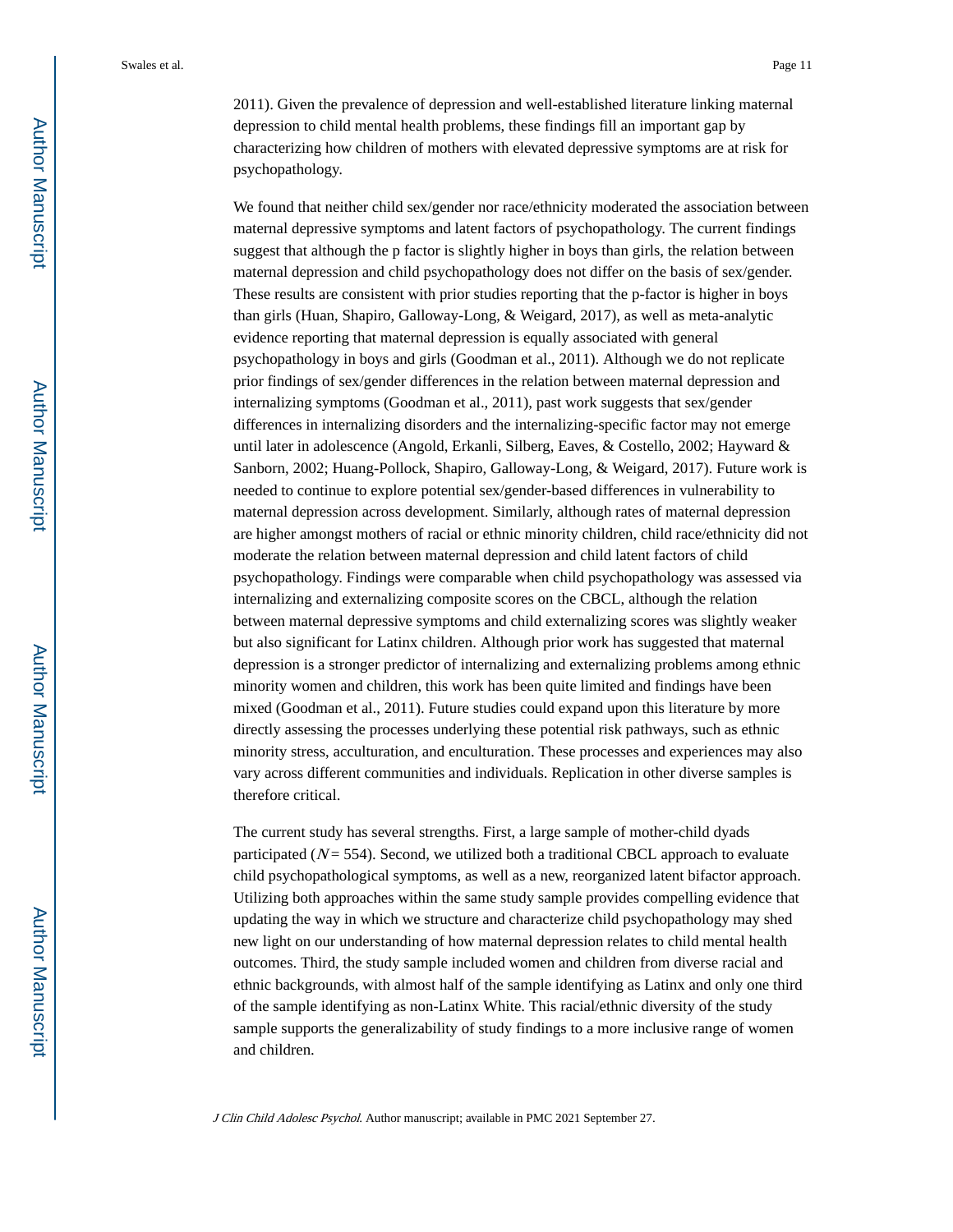There are several limitations in this study which can be addressed in future research. First, data were collected at a single time point. Although establishing these associations and their magnitude are an important first step, future studies may utilize longitudinal study designs to assess the temporal emergence of latent psychopathological factors and to identify periods of increased vulnerability to maternal depression, as well as examine the potential effects of child psychopathology on maternal depressive symptoms over time. Second, mothers reported on both their own depressive symptoms as well as the psychopathology symptoms in their child. Using a maternal report measure offers many advantages, because the mother has the opportunity to observe and report on the child's socioemotional and behavioral symptoms across a variety of contexts. However, maternal report could also be confounded by symptoms of maternal depression and other psychopathologies, as elevated maternal depressive symptoms have a small yet significant impact on reporting biases (Youngstrom, Izard, & Ackerman, 1999). Future studies may therefore utilize a combination of multi-rater reporting, structured interviewing, and self-report to assess and minimize reporter biases. Third, latent bifactor models of psychopathology, while statistically valid, may sacrifice specificity of diagnostic categories. However, this approach still offers promise as it could help to further elucidate mechanisms of psychopathological risk, which are likely not bound by traditional diagnostic categories. Fourth, latent bifactor models of psychopathology have been critiqued because traditional criteria for model fit favors a bifactor modeling approach (e.g., Bonifay, Lane, & Reise, 2017; Morgan, Hodge, Wells, & Watkins, 2015; Watts, Poore, & Waldman, 2019). It is therefore important to continue to emphasize not just model fit, but whether a latent bifactor approach provides additional validity in the characterization of psychopathological symptoms (Hankin, 2019).

The current findings have implications for clinical practice and research. Ongoing discussion of optimal diagnostic classification systems and organizational structures will continue. As new approaches continue to emerge, future work should continue to evaluate the relation between maternal depression and child psychopathology from these differing perspectives (e.g. Michelini et al., 2019). An increasing number of studies are employing dimensional and latent factor approaches to characterize psychopathology and are demonstrating its potential utility in research designs. The latent bifactor model follows this line of scientific inquiry by demonstrating that a latent structure of organizing psychopathological symptoms provides a unique perspective when applied to characterize child mental health and its relation to maternal depression, particularly when contrasted to traditional, Achenbach style approaches. The current findings also reinforce that children of depressed mothers should be screened for broad psychopathological risk, not just depression or internalizing disorders.

Future work also may explore the etiological pathways leading to the emergence of these psychopathological traits. Plausible mechanisms proposed to underlie the relation between maternal depression and offspring general psychopathology liability include but are not limited to genetic heritability, shared environment, fetal vulnerability to maternal depression, and maladaptive parenting (Hankin et al., 2016; Snyder, Young, et al., 2017b). Although further work is needed to explore these hypothetical risk pathways, this line of scientific inquiry may facilitate the development of efficacious early screenings and targeted interventions for these at-risk mother-child pairs.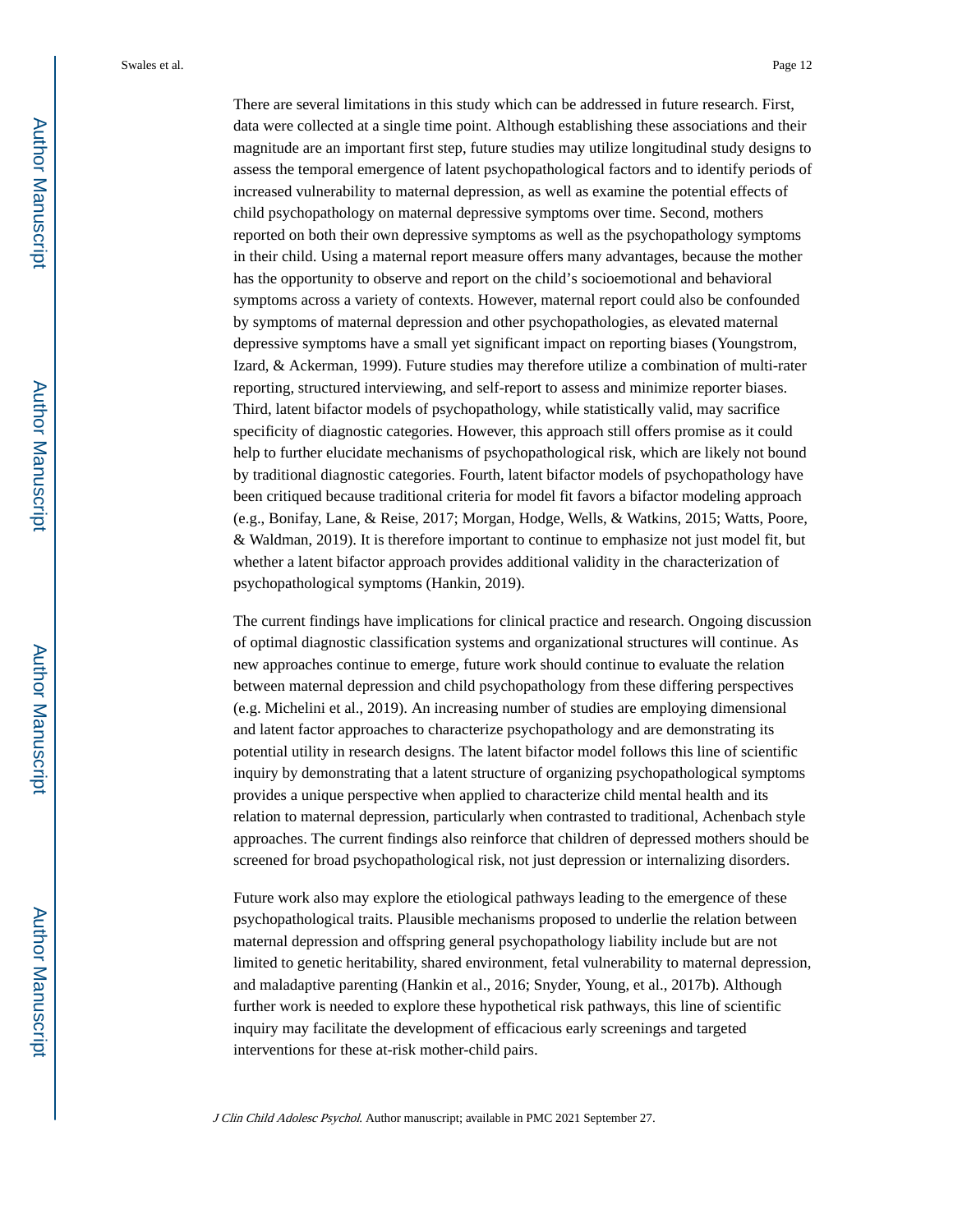## **Supplementary Material**

Refer to Web version on PubMed Central for supplementary material.

#### **Acknowledgements**

This research was supported by the National Institutes of Health under Grants R01 HD050662, P50 MH096889, R01 HD51852, R01 NS041298, and R01 MH109662. The assistance of Megan Faulkner, Kendra Leak, Natalie Hernandez, Christina Canino, and Cheryl Crippen is gratefully acknowledged. We also thank Tobias Koch for helpful guidance on implementing the residual approach for estimating unbiased associations with the bifactor model factors, as well as the families who participated in our studies.

Derived data supporting the findings of this study are available from the corresponding author DAS on request.

## **References**

- Achenbach TM, & Rescorla L (2001). ASEBA School-Age Forms and Profiles. In: Aseba Burlington, VT.
- Altemus M (2006). Sex differences in depression and anxiety disorders: Potential biological determinants. Hormones and Behavior, 50(4), 534–538. [PubMed: 16920114]
- Angold A, Erkanli A, Silberg J, Eaves L, & Costello EJ (2002). Depression scale scores in 8–17‐year‐ olds: Effects of age and gender. Journal of Child Psychology and Psychiatry, 43(8), 1052–1063. [PubMed: 12455926]
- Beauchaine TP, & McNulty T (2013). Comorbidities and continuities as ontogenic processes: Toward a developmental spectrum model of externalizing psychopathology. Development and Psychopathology, 25(4pt2), 1505–1528. [PubMed: 24342853]
- Beck AT, Steer RA, & Brown GK (1996). Beck depression inventory-II. San Antonio, 78(2), 490–498.
- Bonifay W, Lane SP, & Reise SP (2017). Three concerns with applying a bifactor model as a structure of psychopathology. Clinical Psychological Science, 5(1), 184–186.
- Caspi A, Houts RM, Belsky DW, Goldman-Mellor SJ, Harrington H, Israel S, … Poulton R (2014). The p factor: One general psychopathology factor in the structure of psychiatric disorders? Clinical Psychological Science, 2(2), 119–137. [PubMed: 25360393]
- Caspi A, & Moffitt TE (2018). All for one and one for all: Mental disorders in one dimension. American Journal of Psychiatry, 175(9), 831–844. [PubMed: 29621902]
- Chen FF, Hayes A, Carver CS, Laurenceau JP, & Zhang Z (2012). Modeling general and specific variance in multifaceted constructs: A comparison of the bifactor model to other approaches. Journal of Personality, 80(1), 219–251. [PubMed: 22092195]
- Cross-Disorder Group of the Psychiatric Genomics Consortium (2013). Identification of risk loci with shared effects on five major psychiatric disorders: A genome-wide analysis. The Lancet, 381(9875), 1371–1379.
- Costello EJ, Copeland W, & Angold A (2016). The Great Smoky Mountains study: developmental epidemiology in the southeastern United States. Social Psychiatry and Psychiatric Epidemiology, 51(5), 639–646. [PubMed: 27010203]
- Davis EP, Sandman CA, Buss C, Wing DA, & Head K (2013). Fetal glucocorticoid exposure is associated with preadolescent brain development. Biological Psychiatry, 74(9), 647–655. [PubMed: 23611262]
- Downey G, & Coyne JC (1990). Children of depressed parents: An integrative review. Psychological Bulletin, 108(1), 50–76. [PubMed: 2200073]
- Dozois DJ, Dobson KS, & Ahnberg JL (1998). A psychometric evaluation of the Beck Depression Inventory–II. Psychological Assessment, 10(2), 83–89.
- Glynn LM, & Baram TZ (2019). The influence of unpredictable, fragmented parental signals on the developing brain. Frontiers in Neuroendocrinology, 53 100736. [PubMed: 30711600]
- Fausto-Sterling A (2012). Sex/gender: Biology in a social world. Routledge, New York.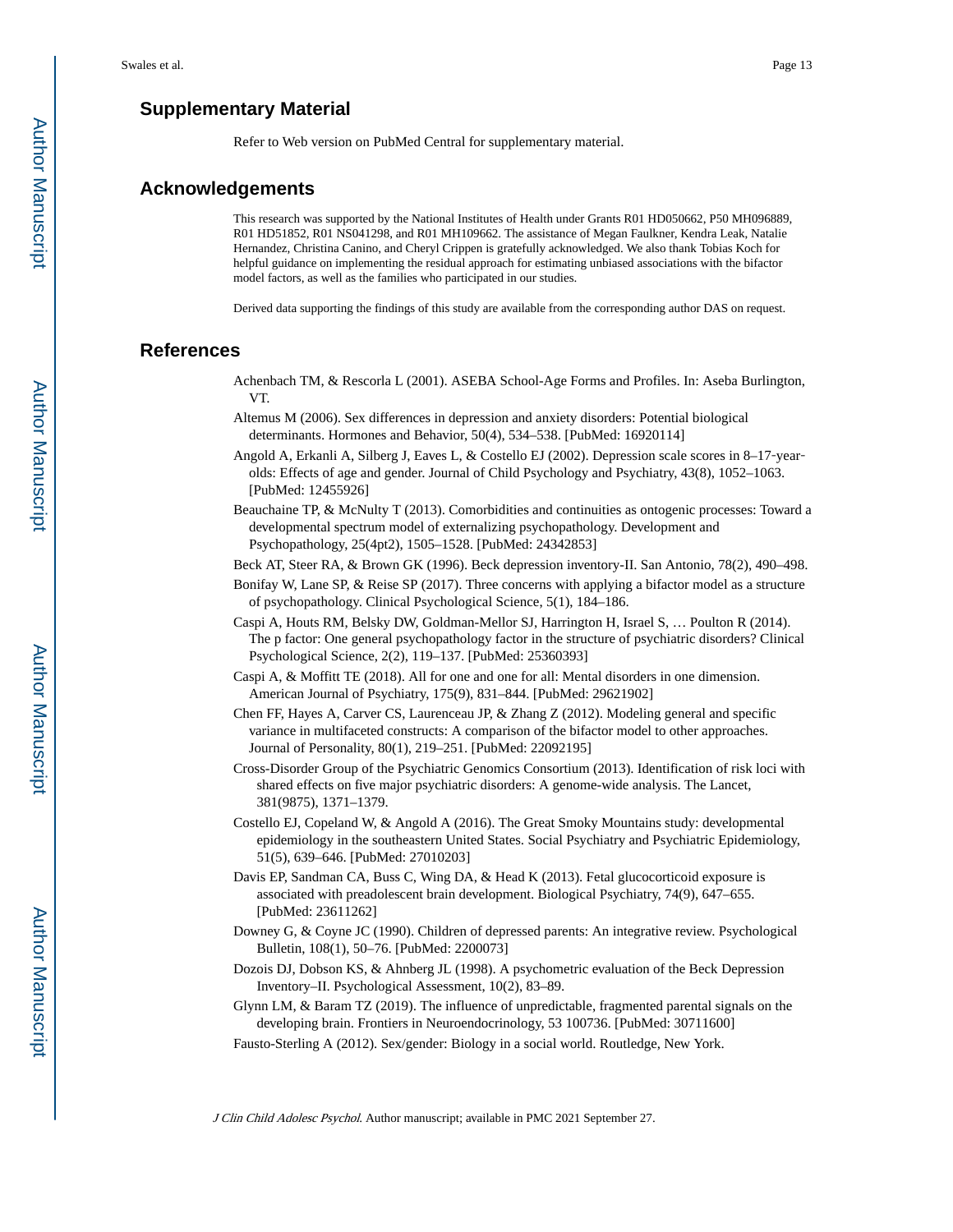- Glynn LM, Howland MA, Sandman CA, Davis EP, Phelan M, Baram TZ, & Stern HS (2018). Prenatal maternal mood patterns predict child temperament and adolescent mental health. Journal of Affective Disorders, 228, 83–90. [PubMed: 29241049]
- Goodman SH, & Gotlib IH (1999). Risk for psychopathology in the children of depressed mothers: A developmental model for understanding mechanisms of transmission. Psychological Review, 106(3), 458–490. [PubMed: 10467895]
- Goodman SH, Rouse MH, Connell AM, Broth MR, Hall CM, & Heyward D (2011). Maternal depression and child psychopathology: A meta-analytic review. Clinical Child and Family Psychology Review, 14(1), 1–27. [PubMed: 21052833]
- Hankin BL (2019). A choose your own adventure story: Conceptualizing depression in children and adolescents from traditional DSM and alternative latent dimensional approaches. Behaviour Research and Therapy, 118 94–100. [PubMed: 31026717]
- Hankin BL, Davis EP, Snyder H, Young JF, Glynn LM, & Sandman CA (2017). Temperament factors and dimensional, latent bifactor models of child psychopathology: Transdiagnostic and specific associations in two youth samples. Psychiatry Research, 252, 139–146. [PubMed: 28264785]
- Hankin BL, Snyder HR, Gulley LD, Schweizer TH, Bijttebier P, Nelis S, … Vasey MW (2016). Understanding comorbidity among internalizing problems: Integrating latent structural models of psychopathology and risk mechanisms. Development and Psychopathology, 28(4 pt1), 987–1012. [PubMed: 27739389]
- Hayward C, & Sanborn K (2002). Puberty and the emergence of gender differences in psychopathology. Journal of Adolescent Health, 30(4), 49–58. [PubMed: 11943575]
- Hu LT, & Bentler PM (1999). Cutoff criteria for fit indexes in covariance structure analysis: Conventional criteria versus new alternatives. Structural Equation Modeling: A Multidisciplinary Journal, 6(1), 1–55.
- Huang-Pollock C, Shapiro Z, Galloway-Long H, & Weigard A (2017). Is poor working memory a transdiagnostic risk factor for psychopathology? Journal of Abnormal Child Psychology, 45(8), 1477–1490. [PubMed: 27783257]
- Hyde JS, Mezulis AH, & Abramson LY (2008). The ABCs of depression: Integrating affective, biological, and cognitive models to explain the emergence of the gender difference in depression. Psychological Review, 115(2), 291–313. [PubMed: 18426291]
- Kessler RC, Berglund P, Demler O, Jin R, Merikangas KR, & Walters EE (2005). Lifetime prevalence and age-of-onset distributions of DSM-IV disorders in the National Comorbidity Survey Replication. Archives of General Psychiatry, 62(6), 593–602. [PubMed: 15939837]
- Kessler RC, Chiu WT, Demler O, & Walters EE (2005). Prevalence, severity, and comorbidity of 12 month DSM-IV disorders in the National Comorbidity Survey Replication. Archives of General Psychiatry, 62(6), 617–627. [PubMed: 15939839]
- Koch T, Holtmann J, Bohn J, & Eid M (2018). Explaining general and specific factors in longitudinal, multimethod, and bifactor models: Some caveats and recommendations. Psychological Methods, 23(3), 505–523. [PubMed: 28737413]
- Krueger RF, & Markon KE (2006). Reinterpreting comorbidity: A model-based approach to understanding and classifying psychopathology. Annual Review of Clinical Psychology, 2, 111– 133.
- Lahey BB, Krueger RF, Rathouz PJ, Waldman ID, & Zald DH (2017). A hierarchical causal taxonomy of psychopathology across the life span. Psychological Bulletin, 143(2), 142–186. [PubMed: 28004947]
- Loehlin JC (2004). Latent variable models: An introduction to factor, path, and structural equation analysis: Psychology Press.
- Martel MM, Pan PM, Hoffmann MS, Gadelha A, do Rosário MC, Mari JJ, … Bressan RA (2017). A general psychopathology factor (P factor) in children: Structural model analysis and external validation through familial risk and child global executive function. Journal of Abnormal Psychology, 126(1), 137–148. [PubMed: 27748619]
- Merikangas KR, He J., Burstein M, Swanson SA, Avenevoli S, Cui L, … Swendsen J (2010). Lifetime prevalence of mental disorders in US adolescents: Results from the National Comorbidity Survey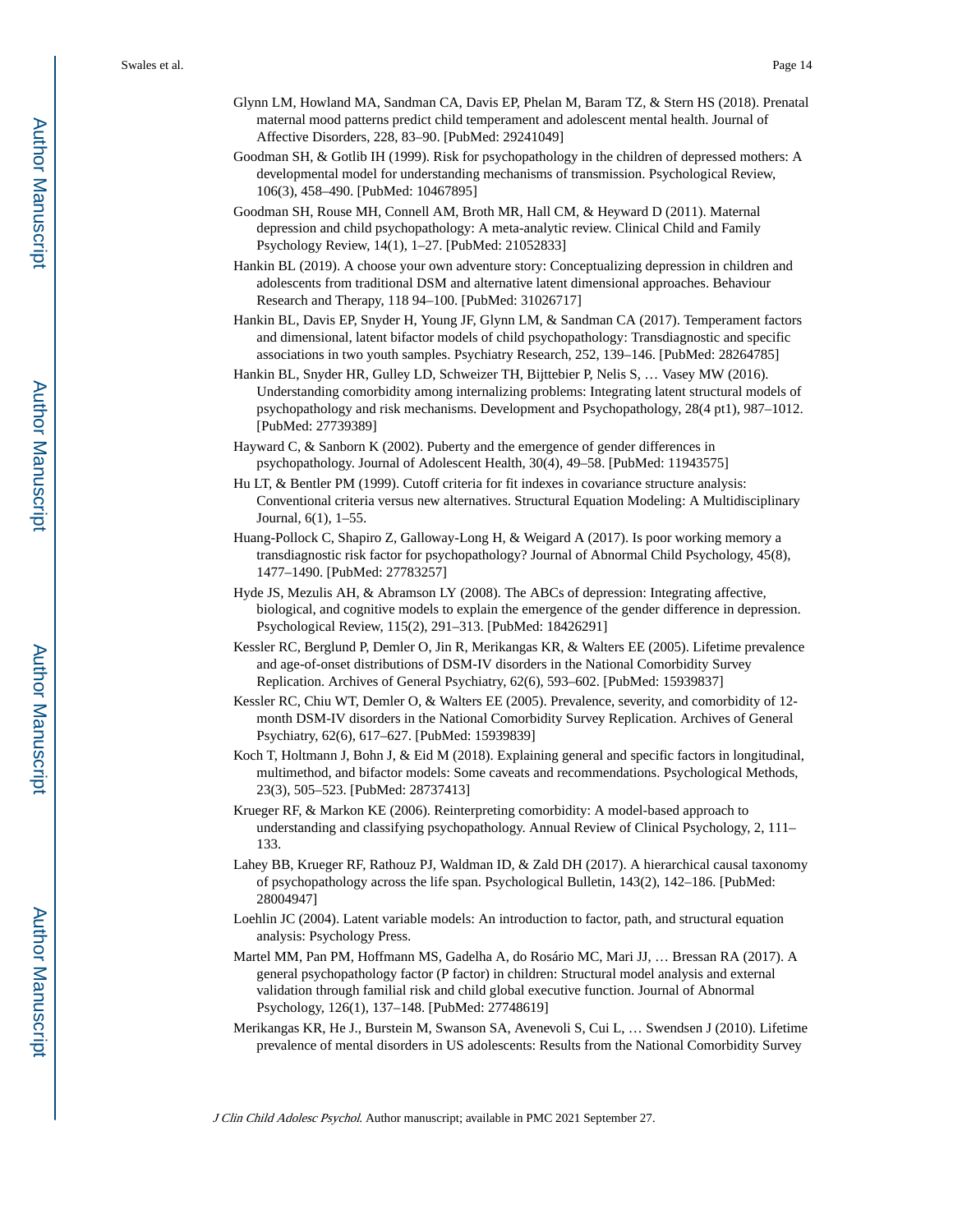Replication–Adolescent Supplement (NCS-A). Journal of the American Academy of Child & Adolescent Psychiatry, 49(10), 980–989. [PubMed: 20855043]

- Michelini G, Barch DM, Tian Y, Watson D, Klein DN, & Kotov R (2019). Delineating and validating higher-order dimensions of psychopathology in the Adolescent Brain Cognitive Development (ABCD) study. bioRxiv.
- Morgan G, Hodge K, Wells K, & Watkins M (2015). Are fit indices biased in favor of bi-factor models in cognitive ability research?: A comparison of fit in correlated factors, higher-order, and bi-factor models via Monte Carlo simulations. Journal of Intelligence, 3(1), 2–20.
- Muthén LK, & Muthén BO (2012). Mplus Version 7 user's guide. Los Angeles, CA: Muthén & Muthén.
- Neumann A, Pappa I, Lahey BB, Verhulst FC, Medina-Gomez C, Jaddoe VW, … Tiemeier H (2016). Single nucleotide polymorphism heritability of a general psychopathology factor in children. Journal of the American Academy of Child and Adolescent Psychiatry, 55(12), 1038–1045. [PubMed: 27871638]
- Olino TM, Dougherty LR, Bufferd SJ, Carlson GA, & Klein DN (2014). Testing models of psychopathology in preschool-aged children using a structured interview-based assessment. Journal of Abnormal Child Psychology, 42(7), 1201–1211. [PubMed: 24652485]
- Rothbart MK, Ahadi SA, Hershey KL, & Fisher P (2001). Investigations of temperament at three to seven years: The Children's Behavior Questionnaire. Child Development, 72(5), 1394–1408. [PubMed: 11699677]
- Rutter M, Caspi A, & Moffitt TE (2003). Using sex differences in psychopathology to study causal mechanisms: Unifying issues and research strategies. Journal of Child Psychology and Psychiatry, 44(8), 1092–1115. [PubMed: 14626453]
- Rutter M, & Uher R (2012). Classification issues and challenges in child and adolescent psychopathology. International Review of Psychiatry, 24(6), 514–529. [PubMed: 23244607]
- Sandman CA, Davis EP, Buss C, & Glynn LM (2012). Exposure to prenatal psychobiological stress exerts programming influences on the mother and her fetus. Neuroendocrinology, 95(1), 8–21.
- Schaefer JD, Moffitt TE, Arseneault L, Danese A, Fisher HL, Houts R, … Caspi A (2018). Adolescent victimization and early-adult psychopathology: Approaching causal inference using a longitudinal twin study to rule out noncausal explanations. Clinical Psychological Science, 6(3), 352–371. [PubMed: 29805917]
- Sheeber L, Davis B, & Hops H (2002). Gender-specific vulnerability to depression in children of depressed mothers In Goodman SH & Gotlib IH (Eds.), Children of depressed parents: Mechanisms of risk and implications for treatment (pp. 253–274). Washington, DC: APA Books.
- Smoller JW, Andreassen OA, Edenberg HJ, Faraone SV, Glatt SJ, & Kendler KS (2018). Psychiatric genetics and the structure of psychopathology. Molecular Psychiatry, 409–420. [PubMed: 29317742]
- Snyder HR, Hankin BL, Sandman CA, Head K, & Davis EP (2017). Distinct patterns of reduced prefrontal and limbic gray matter volume in childhood general and internalizing psychopathology. Clinical Psychological Science, 5(6), 1001–1013. [PubMed: 29399423]
- Snyder HR, Young JF, & Hankin BL (2017a). Chronic stress exposure and generation are related to the p-factor and externalizing specific psychopathology in youth. Journal of Clinical Child & Adolescent Psychology, 306–315. [PubMed: 28541762]
- Snyder HR, Young JF, & Hankin BL (2017b). Strong homotypic continuity in common psychopathology-, internalizing-, and externalizing-specific factors over time in adolescents. Clinical Psychological Science, 5(1), 98–110. [PubMed: 28239532]
- Starr LR, Conway CC, Hammen C, & Brennan PA (2014). Transdiagnostic and disorder-specific models of intergenerational transmission of internalizing pathology. Psychological Medicine, 44(1), 161–172. [PubMed: 23663355]
- Sutherland S, & Brunwasser SM (2018). Sex differences in vulnerability to prenatal stress: A review of the recent literature. Current Psychiatry Reports, 20(11), 102. [PubMed: 30229468]
- Tackett JL, Lahey BB, Van Hulle C, Waldman I, Krueger RF, & Rathouz PJ (2013). Common genetic influences on negative emotionality and a general psychopathology factor in childhood and adolescence. Journal of Abnormal Psychology, 122(4), 1142–1153. [PubMed: 24364617]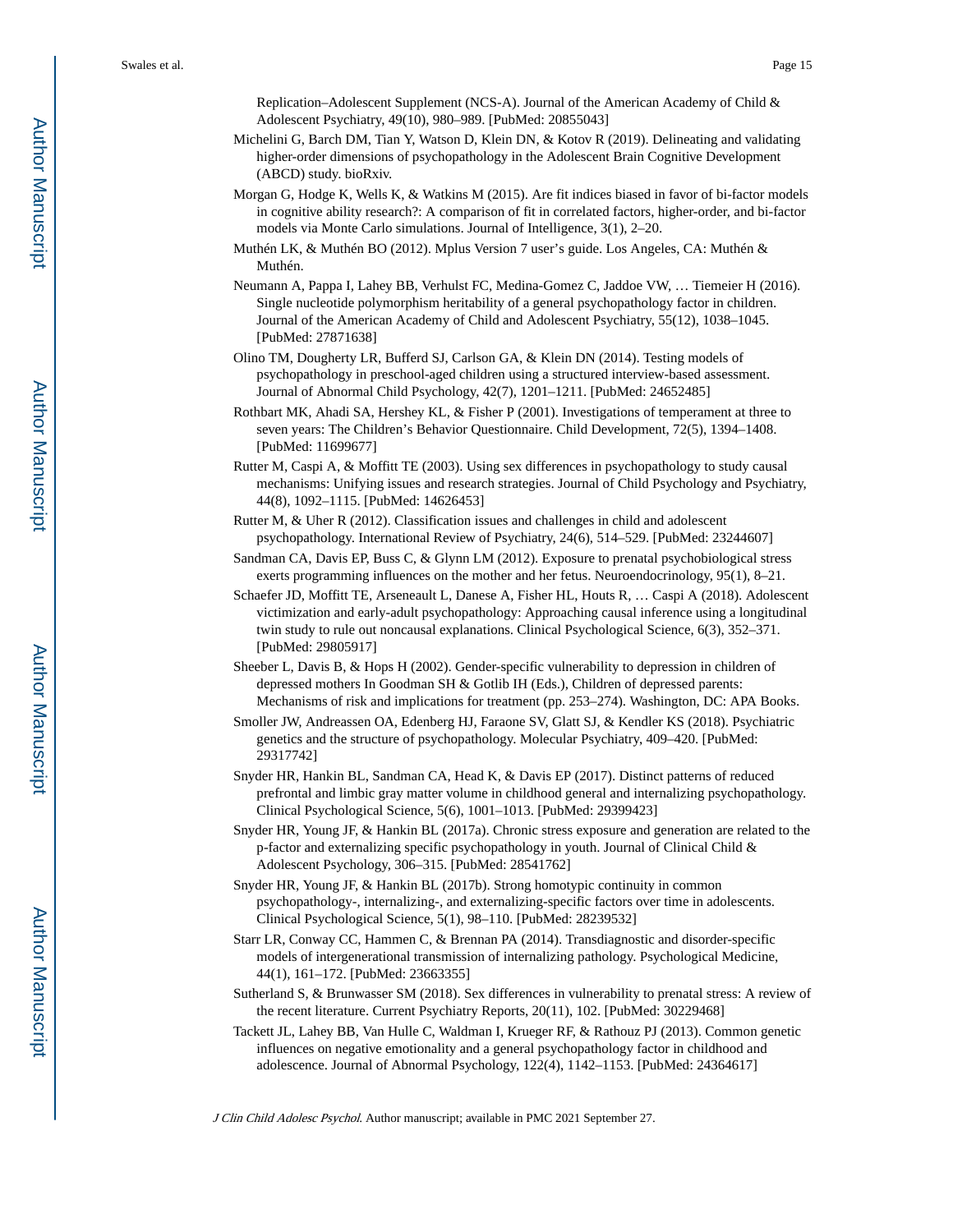- Tompson MC, Pierre CB, Boger KD, McKowen JW, Chan PT, & Freed RD (2010). Maternal depression, maternal expressed emotion, and youth psychopathology. Journal of Abnormal Child Psychology, 38(1), 105–117. [PubMed: 19693663]
- Waldman ID, Poore HE, van Hulle C, Rathouz PJ, & Lahey BB (2016). External validity of a hierarchical dimensional model of child and adolescent psychopathology: Tests using confirmatory factor analyses and multivariate behavior genetic analyses. Journal of Abnormal Psychology, 125(8), 1053–1067. [PubMed: 27819467]
- Watts AL, Poore H, & Waldman I (2019). Riskier tests of the validity of the bifactor model of psychopathology. Clinical Psychological Science. 1–47.
- Youngstrom E, Izard C, & Ackerman B (1999). Dysphoria-related bias in maternal ratings of children. Journal of Consulting and Clinical Psychology, 67(6), 905–916. [PubMed: 10596512]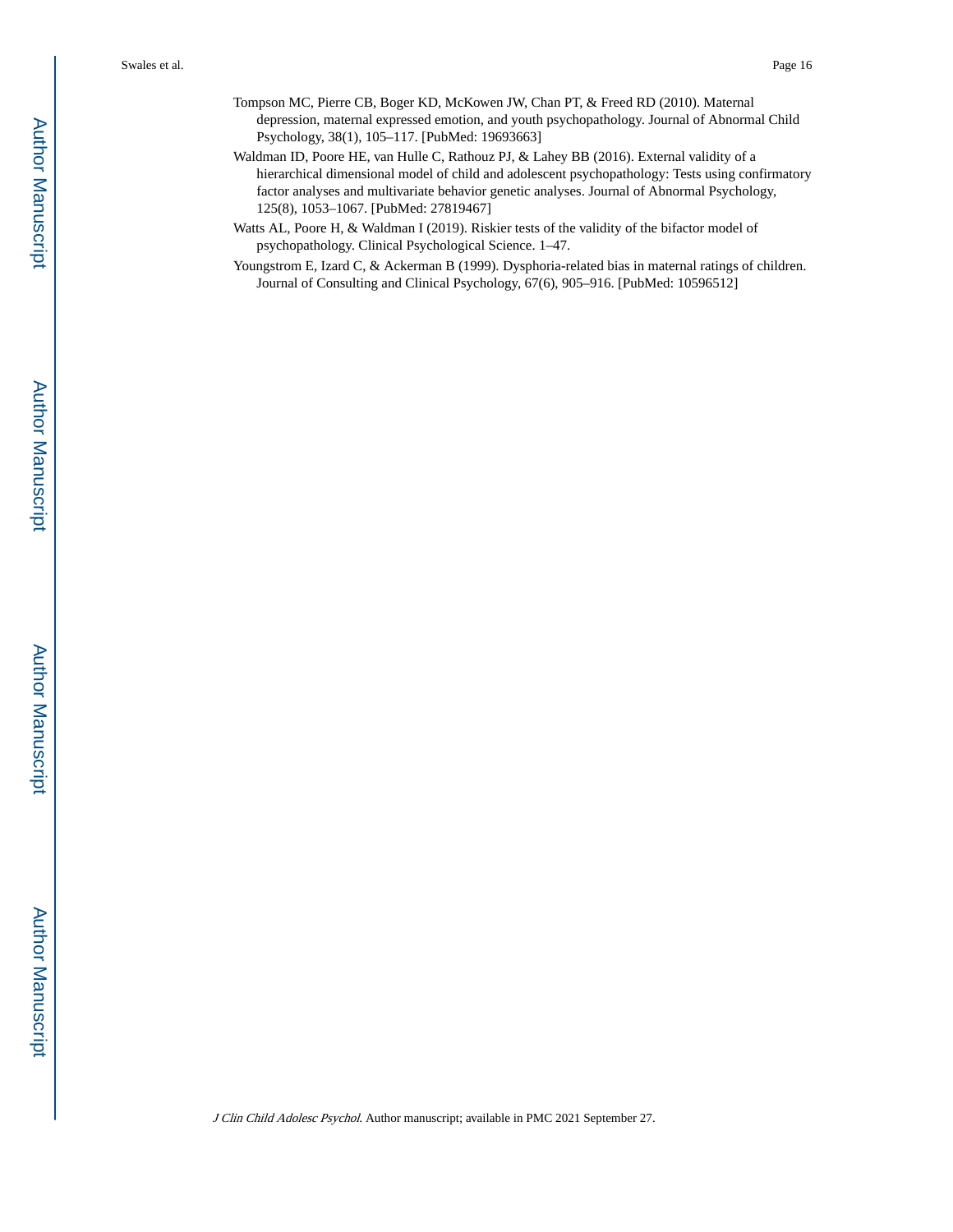

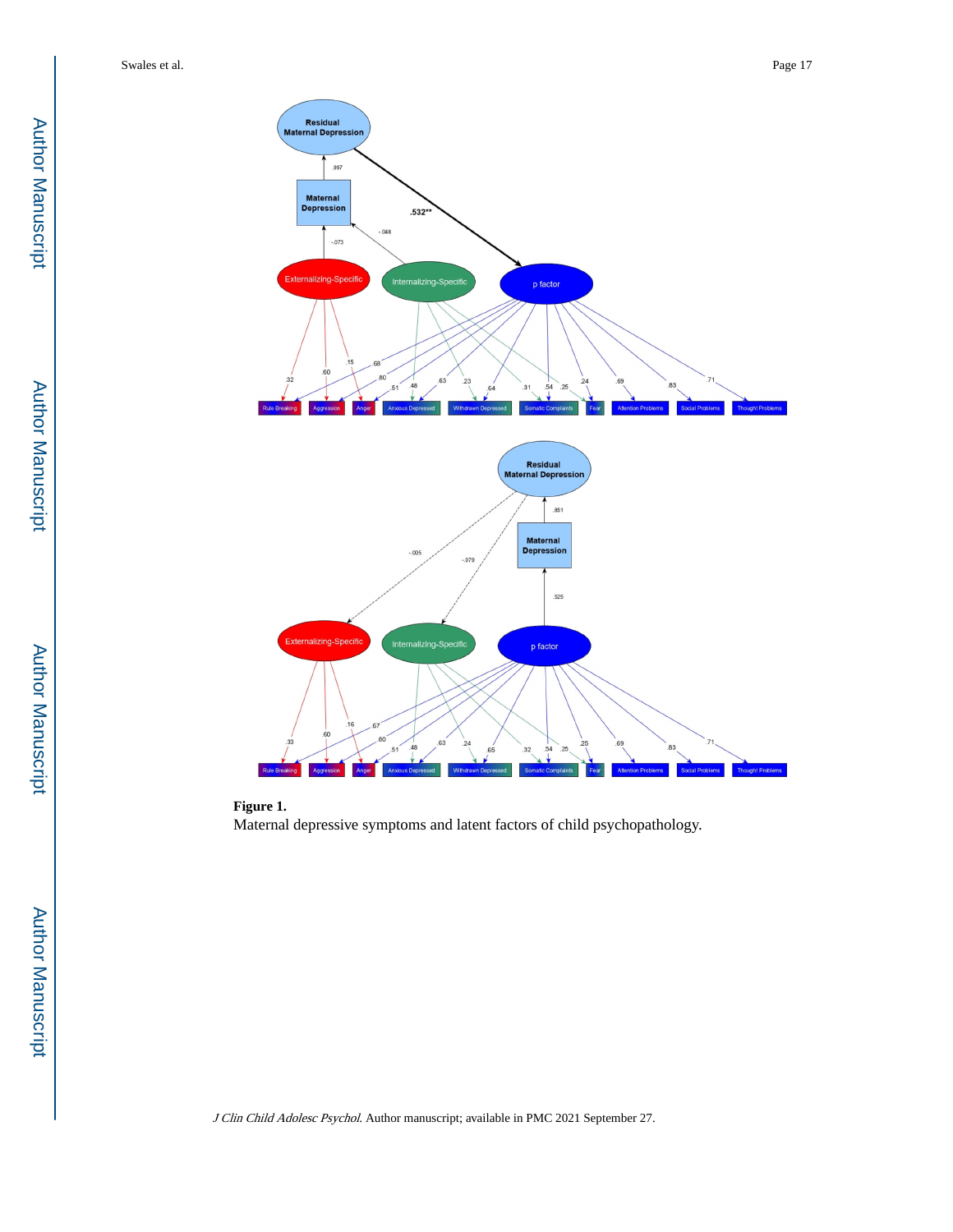#### **Table 1.**

Descriptive Statistics and Standardized Factor Loadings for Child Psychopathological Symptoms.

| <b>Measure</b>                  | Mean | <b>SD</b> | $\boldsymbol{n}$ | <b>Standardized Factor Loadings</b> |                               |                               |  |
|---------------------------------|------|-----------|------------------|-------------------------------------|-------------------------------|-------------------------------|--|
|                                 |      |           |                  | p-factor                            | <b>Internalizing-specific</b> | <b>Externalizing-specific</b> |  |
| <b>CBCL Anxious/Depressed</b>   | 3.17 | 3.00      | 553              | .632                                | .460                          |                               |  |
| CBCL Withdrawn/Depressed        | 1.32 | 1.81      | 553              | .634                                | .241                          |                               |  |
| <b>CBCL Somatic Complaints</b>  | 1.77 | 2.11      | 548              | .533                                | .321                          |                               |  |
| CBO Fear                        | 3.98 | 1.00      | 540              | .245                                | .248                          | ٠                             |  |
| <b>CBCL Rule Breaking</b>       | 1.77 | 2.01      | 553              | .672                                | $\overline{\phantom{0}}$      | .331                          |  |
| <b>CBCL</b> Aggressive Behavior | 4.75 | 5.00      | 553              | .803                                |                               | .596                          |  |
| <b>CBQ</b> Anger/Frustration    | 4.10 | 0.88      | 540              | .509                                | $\overline{a}$                | .160                          |  |
| <b>CBCL Attention Problems</b>  | 3.62 | 3.31      | 553              | .695                                |                               |                               |  |
| <b>CBCL Social Problems</b>     | 2.53 | 2.63      | 553              | .825                                | ۰                             |                               |  |
| <b>CBCL Thought Problems</b>    | 2.09 | 2.55      | 553              | .714                                | $\overline{\phantom{0}}$      |                               |  |
| Maternal BDI                    | 7.50 | 8.40      | 541              | $\overline{a}$                      | ٠                             |                               |  |

Note. All factor loadings are significant  $p < 0.01$ . CBCL = Child Behavior Checklist. CBQ = Children's Behavior Questionnaire. BDI = Beck's Depression Inventory.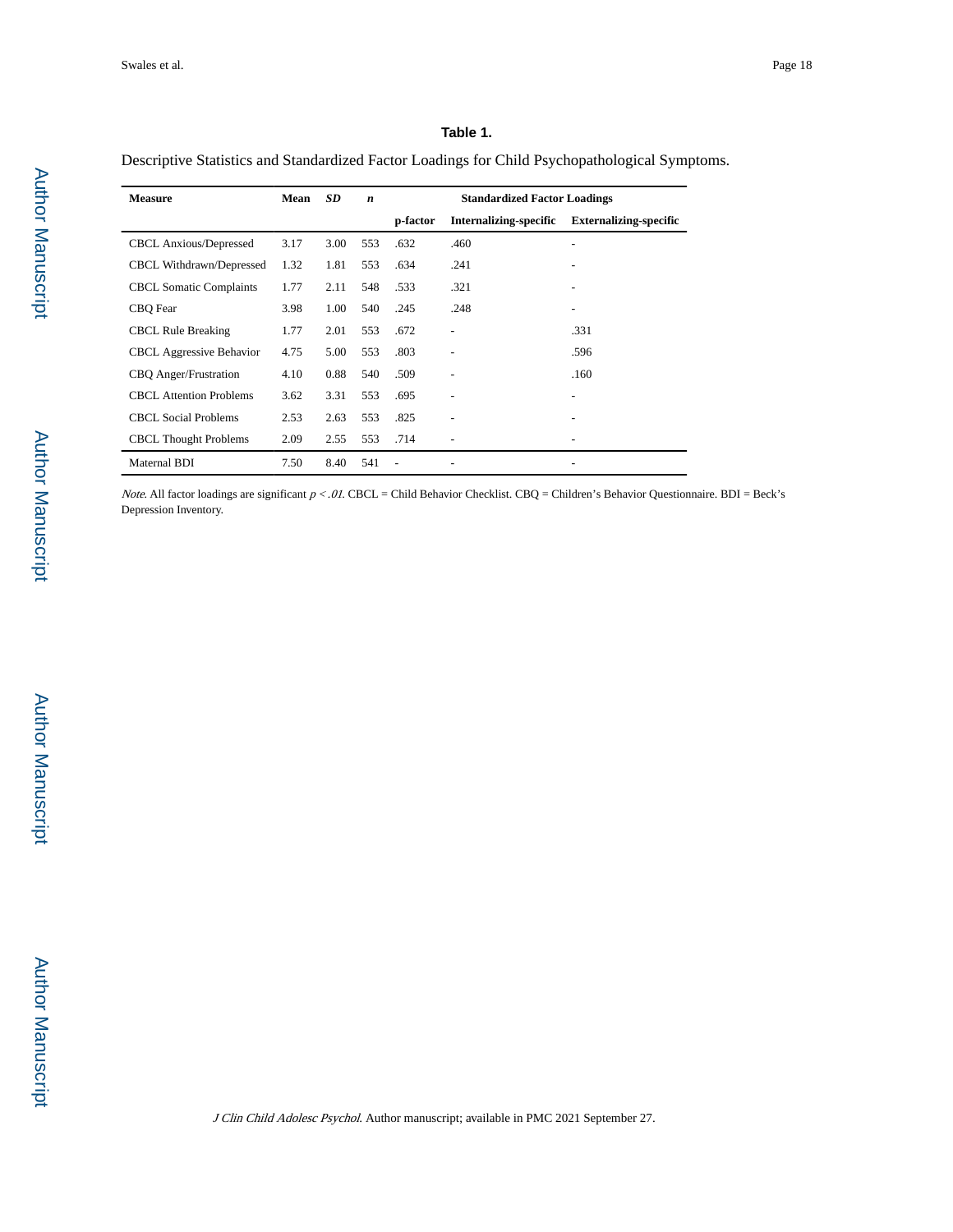#### **Table 2.**

SEM Models of Maternal Depressive Symptoms and Latent Dimensions of Child Psychopathology from Bifactor Modeling.

| Model                                                                                               | <b>Predictors</b> | β       | SE   | Z.      | p              |  |  |  |
|-----------------------------------------------------------------------------------------------------|-------------------|---------|------|---------|----------------|--|--|--|
| Model 1: Unbiased associations with p-factor<br>(CFI=.964, TLI=.948, RMSEA=.051, SRMR=.037)         |                   |         |      |         |                |  |  |  |
| p-factor                                                                                            | Maternal BDI      | .526    | .048 | 10.92   | $**$<br>< .001 |  |  |  |
|                                                                                                     | Child age         | $-.048$ | .046 | $-1.06$ | .290           |  |  |  |
|                                                                                                     | Child sex/gender  | $-.074$ | .039 | $-1.87$ | .061           |  |  |  |
| Model 2: Unbiased associations with specific factors<br>(CFI=.964, TLI=.947, RMSEA=.051, SRMR=.040) |                   |         |      |         |                |  |  |  |
| Internalizing-specific                                                                              | Maternal BDI      | $-.005$ | .106 | $-0.04$ | .966           |  |  |  |
|                                                                                                     | Child age         | .037    | .086 | 0.44    | .662           |  |  |  |
|                                                                                                     | Child sex/gender  | .053    | .093 | 0.57    | .566           |  |  |  |
| Externalizing-specific                                                                              | Maternal BDI      | $-.079$ | .062 | $-1.27$ | .204           |  |  |  |
|                                                                                                     | Child age         | $-.127$ | .044 | $-2.85$ | $.004*$        |  |  |  |
|                                                                                                     | Child sex/gender  | $-.053$ | .051 | $-1.05$ | .293           |  |  |  |

Note. Child sex/gender coded −1 males, 1 females. CBCL = Child Behavior Checklist. CBQ = Children's Behavior Questionnaire. BDI = Beck's Depression Inventory.

\* $p < .05$ 

\*\*<br> $p < .001$